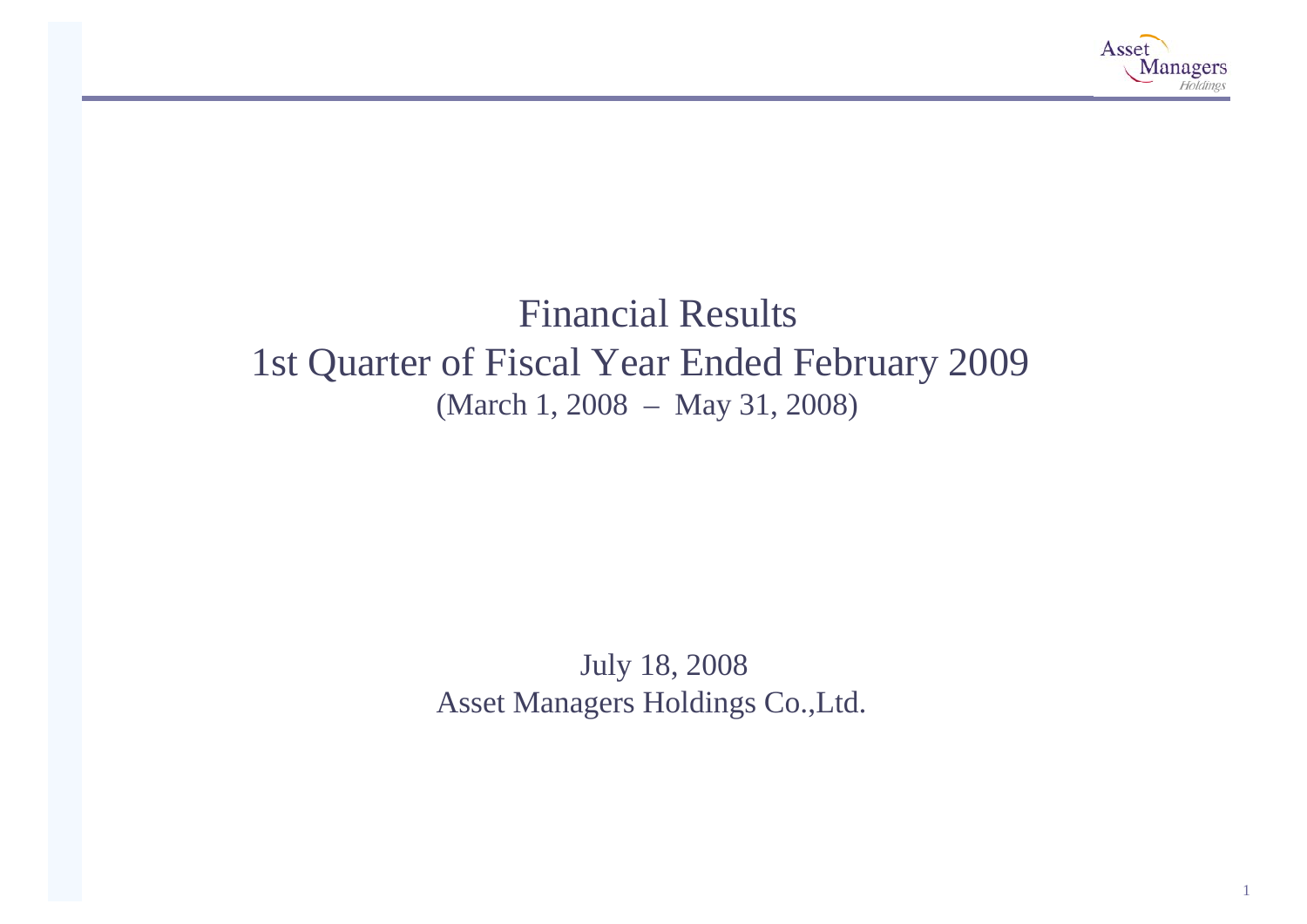# Summary



### Consolidated Results for the First Quarter of the Fiscal Year Ended February 28, 2009

- $\Box$ Compared with the corresponding period of the preceding fiscal year, sales fell 9.3%, to ¥14.7 billion; operating profit declined 43.8%, to ¥3.8 billion; recurring profit dropped 56.3%, to ¥2.8 billion yen; and net profit fell 73.1%, to ¥876 million.
- $\Box$  In the domestic real estate business, we continued our drive to recover investment funds and gain profits through the sale of our investment stakes in development funds and leasing properties.
- $\Box$ In the M&A business, continuing sales of equity and other securities secured additional investment funds, but also resulted in an extraordinary loss of ¥460 million.

### Primary Activities During the First Quarter

- $\Box$ We recovered ¥8.6 billion through the sale of our investment stakes in real estate funds and restructuring of real estate funds, and ¥3.6 billion through the sale of investments in companies. As a result, we reduced total corporate borrowings ¥13.2 billion, or 17.5%, to ¥75.2 billion.
- $\Box$  As a result, the total assets decreased ¥9 billion, while our own investment balance fell ¥10.7 billion. Owing to a shift of domestic real estate portfolio, inventories expanded ¥6.0 billion, compared to February 29, 2008, but our own investment balance in inventories declined ¥2.9 billion, and we sought to recover assets.
	- Inventories increased a total of ¥15.5 billion, owing to the acquisition of new properties and fund additions resulting from the completion of construction on development properties.
	- We recovered ¥9.5 billion in assets through the sale of our stake in development funds and leasehold propaties.
	- $\checkmark$ The sale of shares and other investment securities caused operational investments in securities to fall ¥3.9 billion, compared to February 29, 2008, and investments in securities decreased ¥3.8 billion.
- $\Box$ The assets under management of domestic real estate funds was ¥503.1 billion.
- $\Box$  Our subsidiary company in Hong Kong, Asset Managers (Asia), raised US\$20 million through a syndicated loan. (Arrangers were Mizuho Commercial Bank and one other bank.)

#### Changes in the Economic Environment

□ Financial markets remained turbulent, owing to the effects of the subprime loan crisis. The influx of funds into the real estate market slackened, and market prices fell.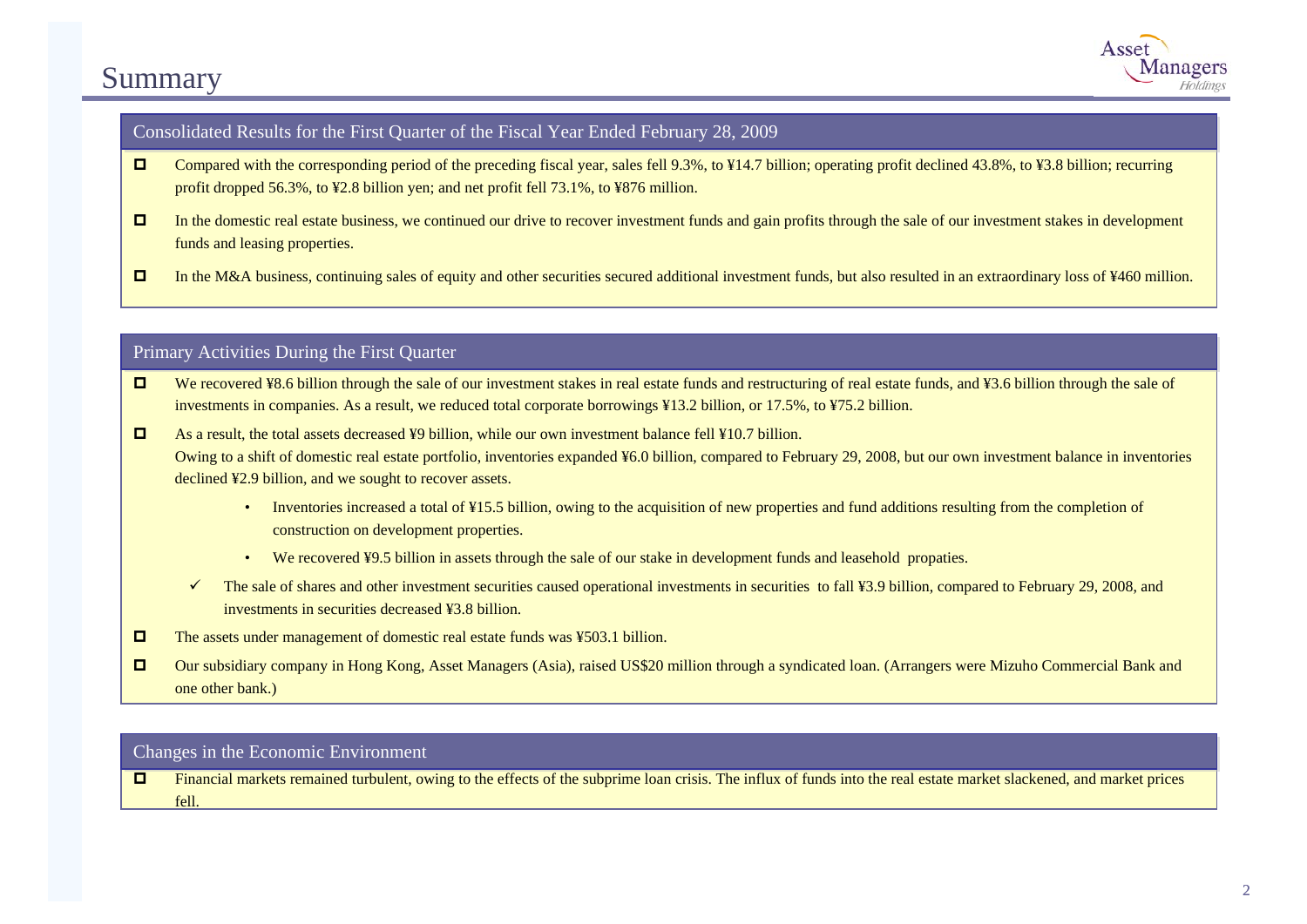

(※)Units of less than 0.1% i n comparison amounts are omitted.

# **1**<br>Summary of 1st Quarter of Fiscal Year Ended February 2009

**2**

Strategy for Fiscal Year Ended February 2009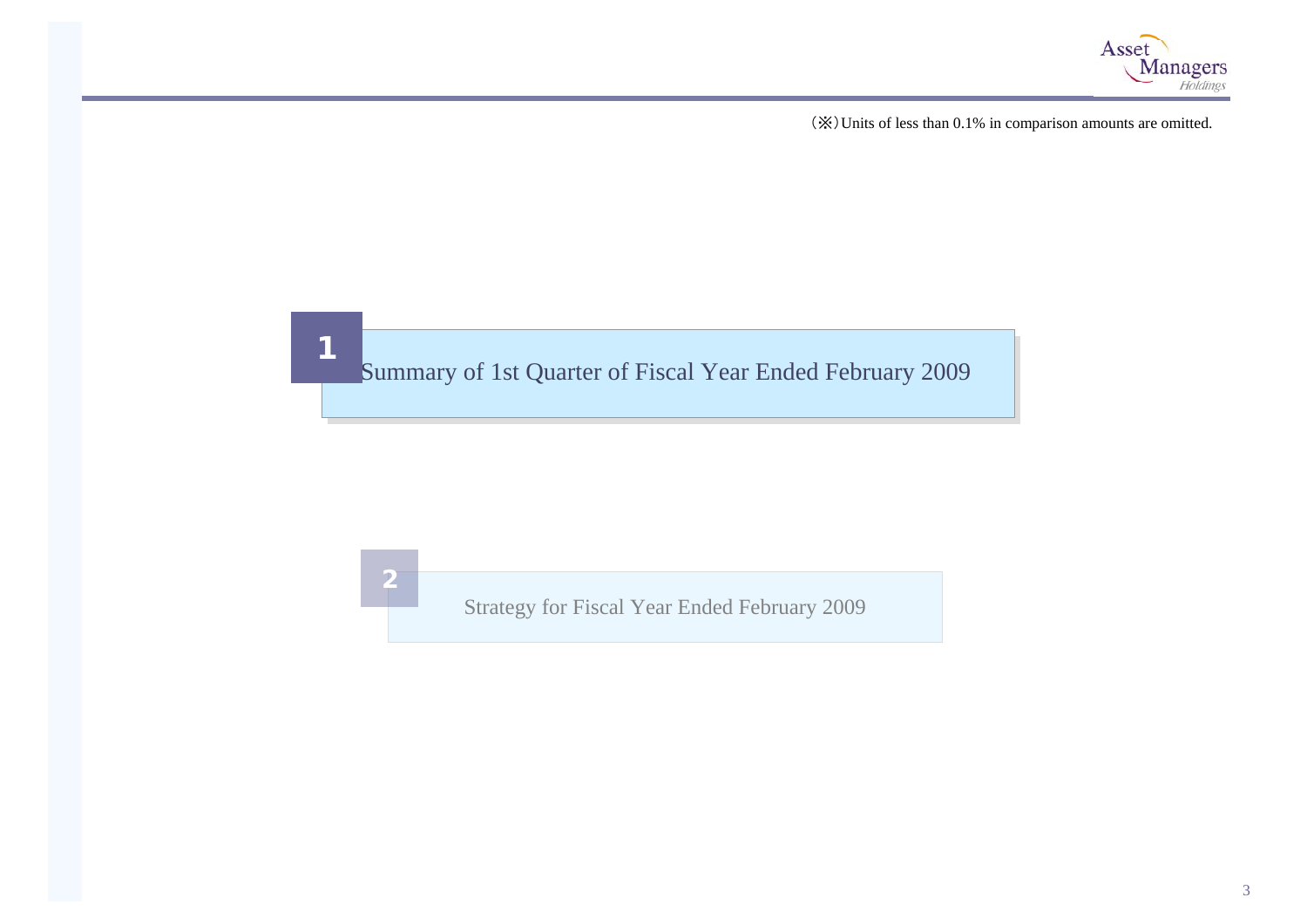

|                                                | FYE Feb 08           |                     | FYE Feb 09           |                                   |  |
|------------------------------------------------|----------------------|---------------------|----------------------|-----------------------------------|--|
| Amount (Millions of yen)                       | <b>First Quarter</b> | Full-Year<br>Amount | <b>First Quarter</b> | $(*Ref)$<br>Full-Year Projections |  |
| <b>Net sales</b>                               | 16,207               | 70,833              | 14,700               | 110,600                           |  |
| <b>Real Estate Investment</b>                  | 11,884               | 52,108              | 12,040               | 82,000                            |  |
| M&A                                            | 3,184                | 14,158              | 1,886                | 23,600                            |  |
| Others                                         | 1,138                | 4,566               | 773                  | 5,000                             |  |
| <b>Cost of sales</b>                           | 6,173                | 41,292              | 8,075                | 89,800                            |  |
| <b>Gross profit</b>                            | 10,034               | 29,541              | 6,624                | 20,800                            |  |
| <b>Real Estate Investment</b>                  | 7,927                | 22,771              | 6,132                | 15,800                            |  |
| M&A                                            | 1,326                | 3,634               | $\Delta$ 32          | 3,600                             |  |
| Others                                         | 779                  | 3,135               | 524                  | 1,400                             |  |
| Selling general and<br>administrative expenses | 3,255                | 13,265              | 2,817<br>10,800      |                                   |  |
| <b>Operating profit</b>                        | 6,778                | 16,276              | 3,807                | 10,000                            |  |
| <b>Recurring profit</b>                        | 6,504                | 13,637              | 2,845                | 6,200                             |  |
| Net profit                                     | 3,258                | 5,505               | 876                  | 2,000                             |  |
| <b>EPS</b> (yen)                               | 6,147.02             | 10,386.15           | 1,652.55             | 3,772.65                          |  |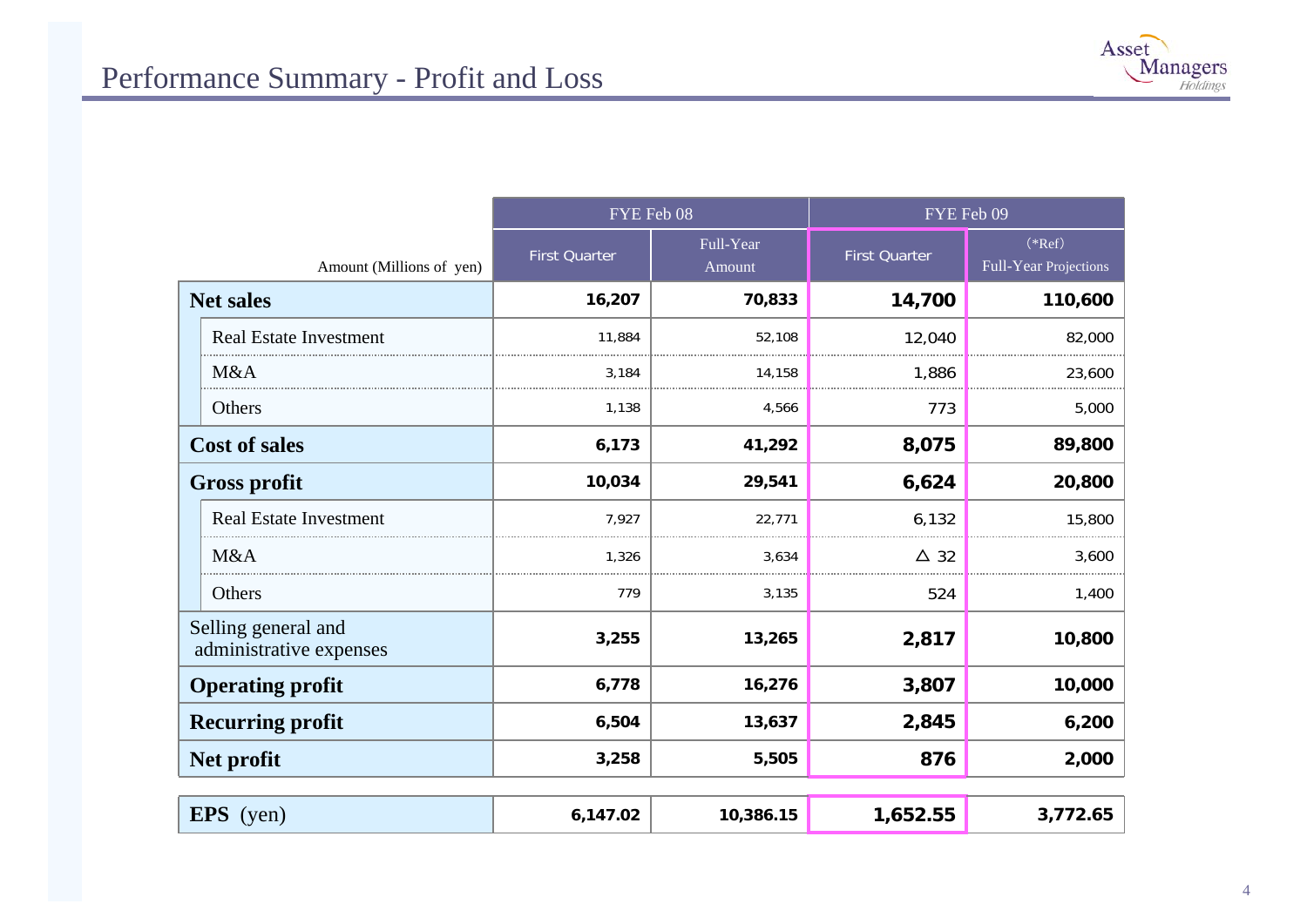|                                               | FYE Feb 08    |                     | FYE Feb 09           |                                                                       |
|-----------------------------------------------|---------------|---------------------|----------------------|-----------------------------------------------------------------------|
| Amount (Millions of yen)                      | First Quarter | Full-Year<br>Amount | <b>First Quarter</b> | <b>Memo</b>                                                           |
| <b>Net sales (Real Estate Investment)</b>     | 11,884        | 52,108              | 12,040               | Previously unrealized revenue was<br>realized through the sale of our |
| Upfront fee                                   | 27            | 100                 | 99                   | investment stakes in development<br>funds                             |
| Annual fee                                    | 487           | 1,723               | 437                  |                                                                       |
| Performance fee                               | 68            | 123                 |                      | Sale of our investment stakes                                         |
| Fund investment revenue (equity revenue)*     | 2,286         | 9,433               | 3,202                | in development funds                                                  |
| Sale and Purchase                             | 6,739         | 31,814              | 5,841                | Sale of real estate in development funds                              |
| Lease                                         | 2,274         | 8,913               | 2,459                |                                                                       |
| <b>Cost of sales (Real Estate Investment)</b> | 3,956         | 29,337              | 5,907                |                                                                       |
| Fee                                           | 117           | 424                 | 132                  |                                                                       |
| Cost of sales on fund investment              |               | 3,878               | 1,276                |                                                                       |
| Sale and Purchase                             | 3,430         | 23,186              | 3,987                |                                                                       |
| Lease                                         | 407           | 1,847               | 510                  |                                                                       |
| <b>Gross profit (Real Estate Investment)</b>  | 7,927         | 22,771              | 6,132                |                                                                       |
| Fee                                           | 466           | 1,523               | 403                  |                                                                       |
| Fund investment revenue                       | 2,286         | 5,555               | 1,925                |                                                                       |
| Sale and Purchase                             | 3,308         | 8,627               | 1,854                |                                                                       |
| Lease                                         | 1,866         | 7,065               | 1,948                |                                                                       |

\* Previously expressed as equity revenue, t his category has been renamed fu n d i nvest ment revenue fro m t his quarter.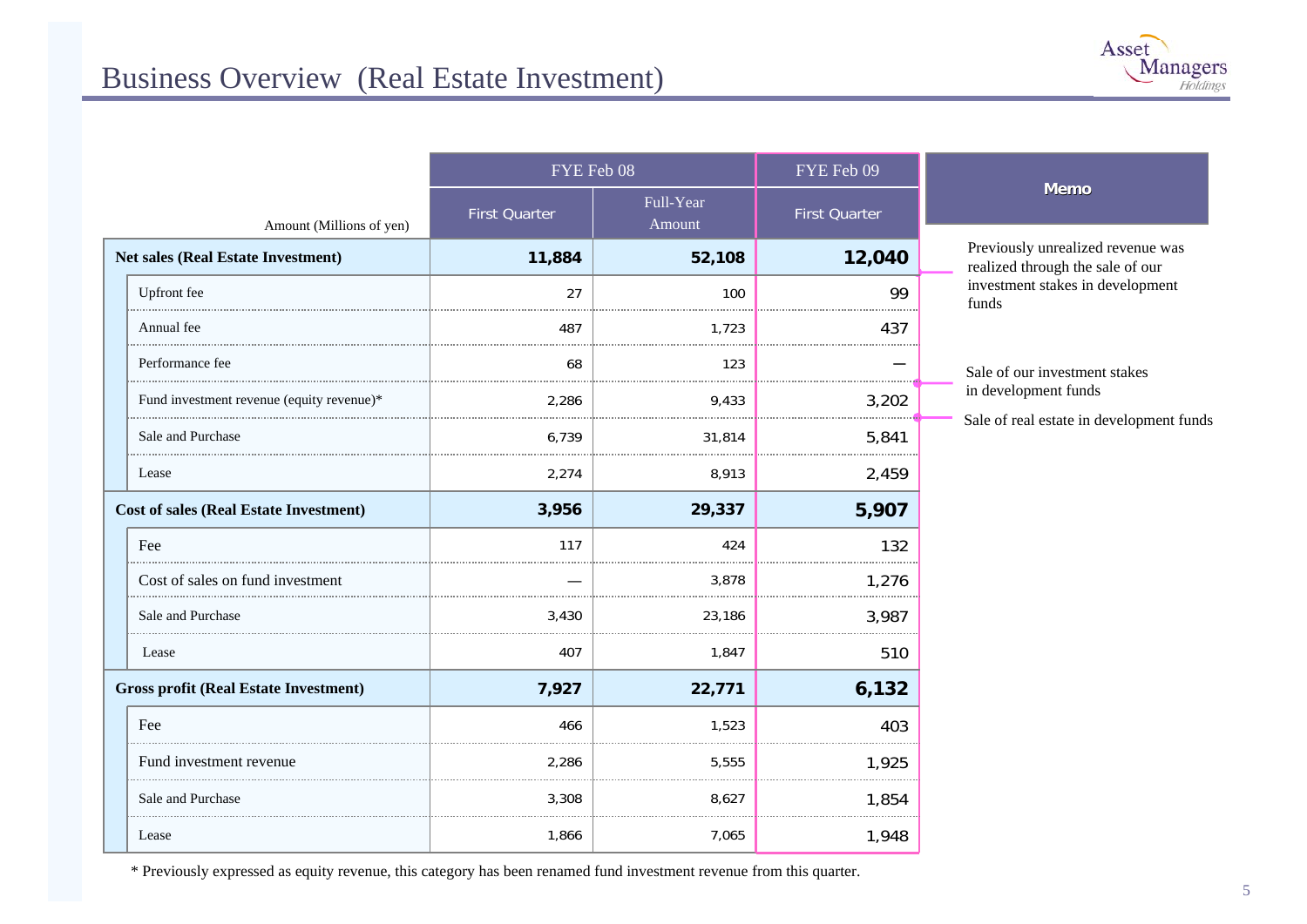| Asset<br><b>Managers</b><br>Holdings |
|--------------------------------------|
|                                      |

|                          | FYE Feb 08           |                     | FYE Feb 09    |                                                                                          |  | <b>Memo</b> |
|--------------------------|----------------------|---------------------|---------------|------------------------------------------------------------------------------------------|--|-------------|
| Amount (Millions of yen) | <b>First Quarter</b> | Full-Year<br>Amount | First Quarter |                                                                                          |  |             |
| Net sales (M&A)          | 3,184                | 14,158              | 1,886         | Sale of shares in such companies as                                                      |  |             |
| domestic                 | 803                  | 8,029               | 1,669         | Gokurakuyu (¥466 million) and<br>JOGHD (¥288 million)<br>$(totaling \yen 1,652 million)$ |  |             |
| overseas                 | 2,381                | 6,128               | 217           | Sale of some shares in China Best                                                        |  |             |
| Cost of sales $(M&A)$    | 1,858                | 10,523              | 1,918         | Group (¥149 million), interest<br>received (¥42 million), etc.                           |  |             |
| domestic                 | 1.017                | 5,492               | 1,820         |                                                                                          |  |             |
| overseas                 | 841                  | 5,031               | 98            |                                                                                          |  |             |
| Gross profit $(M&A)$     | 1,326                | 3,634               | $\Delta$ 32   |                                                                                          |  |             |
| domestic                 | $\Delta$ 213         | 2,537               | $\Delta$ 150  | Zephyr (negative ¥92 million),<br>Kosaido (negative ¥140 million),<br>etc.               |  |             |
| overseas                 | 1,540                | 1,097               | 118           |                                                                                          |  |             |

In addition to the above, the sale of investments in securities generated an extraordinary gain of ¥53 million and an extraordinary loss of ¥464 million.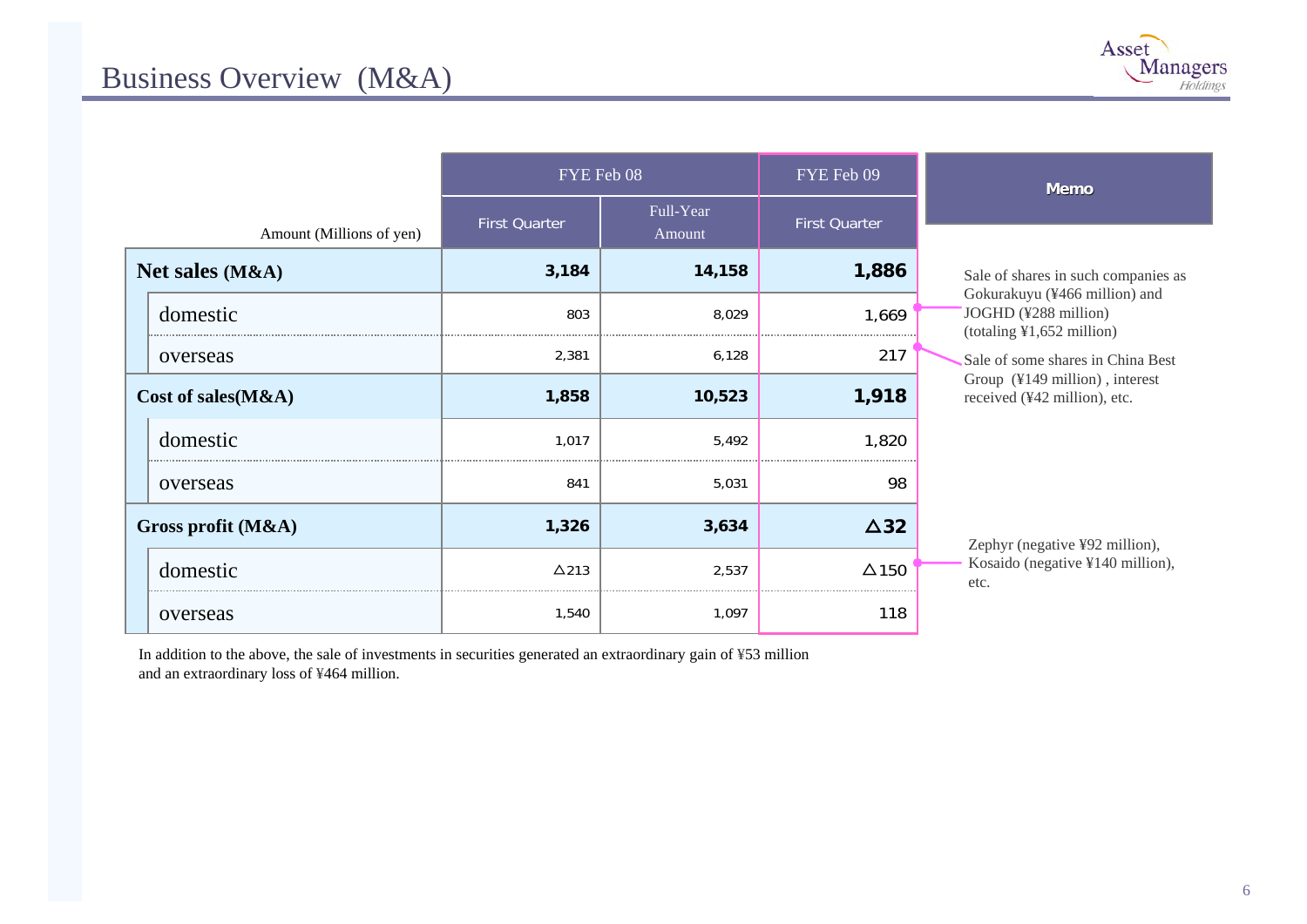### Summary Balance Sheets

|                                       | <b>FYE 2008</b><br>(Ending Feb 2008) |           |         | FYE 2009 1Q<br>(Ending May 2008) |
|---------------------------------------|--------------------------------------|-----------|---------|----------------------------------|
|                                       | Amount                               | Ratio (%) | Amount  | Ratio (%)                        |
| <b>Current assets</b>                 | 238,677                              | 90.18     | 233,910 | 91.47                            |
| Cash & cash equivalent                | 33,113                               | 12.51     | 28,095  | 10.98                            |
| Inventories                           | 156,531                              | 59.14     | 162,554 | 63.56                            |
| Operational loans receivable          | 2,029                                | 0.76      | 1,994   | 0.78                             |
| Operational investments in securities | 37,923                               | 14.32     | 33,996  | 13.29                            |
| Others                                | 9,078                                | 3.43      | 7,269   | 2.84                             |
| <b>Fixed assets</b>                   | 25,674                               | 9.70      | 21,472  | 8.39                             |
| Tangible fixed assets                 | 6,530                                | 2.46      | 5,819   | 2.27                             |
| Intangible fixed assets               | 723                                  | 0.27      | 664     | 0.26                             |
| Investments & others                  | 18,420                               | 6.95      | 14,988  | 5.86                             |
| <b>Postponement assets</b>            | 329                                  | 0.12      | 338     | 0.13                             |
| <b>Total assets</b>                   | 264,681                              | 100.00    | 255,720 | 100.00                           |

| <b>Current liabilities</b>              | 84,207  | 31.81  | 75,833       | 29.65         |
|-----------------------------------------|---------|--------|--------------|---------------|
| Short-term bank loans                   | 31,703  | 11.97  | 19.685       | 7.69          |
| Current portion of long-term debt       | 4.888   | 1.84   | 4.032        | 1.57          |
| Bonds redeemable within 1 year          | 7,466   | 2.82   | 7,466        | 2.92          |
| Short-Term Non-Recourse Loans etc. (※1) | 32,593  | 12.31  | 37,722       | 14.75         |
| Others                                  | 7,556   | 2.85   | 6,925        | 2.70          |
| <b>Long-term liabilities</b>            | 103,890 | 39.25  | 108,133      | 42.28         |
| <b>Bonds</b>                            | 3,168   | 1.19   | 3,068        | 1.20          |
| Convertible bonds                       | 17,025  | 6.43   | 17,025       | 6.65          |
| Long-term debt                          | 11,042  | 4.17   | 10,846       | 4.24          |
| Long-term non-recourse loans etc(※2)    | 65,441  | 24.72  | 69,018       | 26.99         |
| Others                                  | 7,213   | 2.72   | 8,174        | 3.19          |
| <b>Total liabilities</b>                | 188,098 | 71.06  | 183,966      | 71.94         |
| Common stock                            | 16,583  | 6.26   | 16,583       | 6.48          |
| Capital reserve                         | 16,429  | 6.20   | 16,429       | 6.42          |
| <b>Retained earnings</b>                | 18,685  | 7.05   | 19,218       | 7.51          |
| Valuation and translation adjustments   | 461     | 0.17   | $\Delta$ 953 | $\Delta$ 0.37 |
| Others                                  | 146     | 0.05   | 179          | $\Delta$ 0.07 |
| Minority interests                      | 24,277  | 9.17   | 20.296       | 7.93          |
| <b>Total net assets</b>                 | 76,583  | 28.93  | 71,754       | 28.06         |
| <b>Total</b>                            | 264,681 | 100.00 | 255,720      | 100.00        |

(※1)The sum of short-term non-recourse loans, the current portion of long-term non-recourse loans, and non-recourse bonds redeemable within one year(※2)The sum of long-term non-recourse loans and non-recourse bonds

| Amount (Millions of yen)          |                   | FYE Feb 08 | Ended<br>May 2008 |
|-----------------------------------|-------------------|------------|-------------------|
| <b>Total Assets</b>               |                   | 264,681    | 255,720           |
| Adjusted Total Assets(1)          | (X <sub>1</sub> ) | 155,298    | 136,117           |
| Net Assets                        |                   | 76,583     | 71,754            |
| Adjusted Net Assets(2)            | $(\times 2)$      | 65,234     | 58,892            |
| <b>Equity Ratio</b>               |                   | 19.7%      | 20.0%             |
| Adjusted Net Asset Ratio(2) / (1) |                   | 42.0%      | 43.3%             |
|                                   |                   |            |                   |
| Total Non-recourse debt           |                   | 98,034     | 106,741           |
| Non-Recourse Loan Assets          |                   | 123,819    | 134,305           |
|                                   |                   |            |                   |

Notes:

Adjusted total assets  $=$  total assets  $-$  (non-retroactive debts  $+$  minority interest related to consolidated funds procured through non-retroactive debts) Adjusted net assets = net assets – (minority interests related to consolidated funds procured through non-retroactive debts)



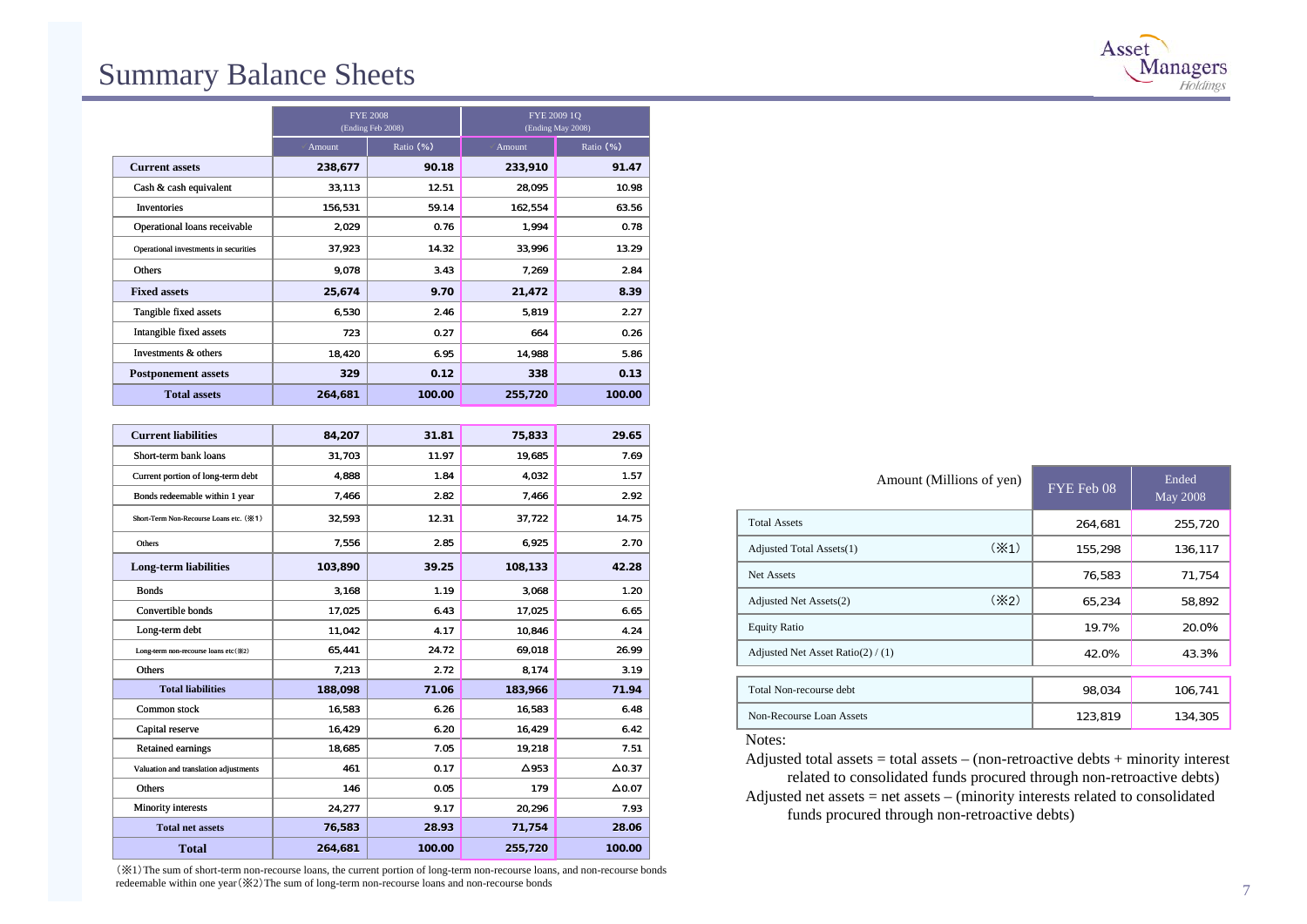# Consolidated Balance Sheets: Breakdown of Major Assets

During the first quarter, we concentrated on the sale of investments in our own properties. Consequently, on the consolidated balance sheets total assets shrunk approximately 3.5%, to ¥9.0 billion, and the investment balance decreased approximately 10%, to ¥10.7 billion.

|                              | Amount (Millions of yen)                                                |                         | FYE Feb 08<br>(The end of February in 2008)        |                                  |                         | FYE Feb 09<br>First Quarter (The end of May in 2008) |                                  |                                  | Memo                                                                   |
|------------------------------|-------------------------------------------------------------------------|-------------------------|----------------------------------------------------|----------------------------------|-------------------------|------------------------------------------------------|----------------------------------|----------------------------------|------------------------------------------------------------------------|
|                              | <b>Inventories</b>                                                      | Total<br>$($ on B $/S)$ | Belonging<br>to<br>outside<br>parties              | Our own<br>investment<br>balance | Total<br>$($ on $B/S)$  | Belonging<br>to<br>outside<br>parties                | Our own<br>investment<br>balance | Our own<br>investment<br>balance | The sale of large-scale development                                    |
| Mostly<br>inventories in     | <b>Development (Domestic Real Estate)</b>                               | 43,946                  | 28,985                                             | 14,961                           | 33,650                  | 24,738                                               | 8,912                            | $\triangle 6,049$                | projects and the shift to holdings type                                |
| consolidated SPC             | Holding (Domestic Real Estate))                                         | 105,793                 | 71,950                                             | 33,843                           | 122,028                 | 85,081                                               | 36,947                           | 3,104                            | funds after completion caused<br>decreases in development-related      |
|                              | Related to investments in domestic<br>companies                         | 3,636                   |                                                    | 3,636                            | 3,677                   | $\mathbf{0}$                                         | 3,677                            | 41                               | inventories in the balance sheets, as<br>well as our own investments.  |
|                              | Overseas real estate fund                                               | 3,156                   | 2,576                                              | 580                              | 3,199                   | 2,619                                                | 580                              | $\equiv$                         | Inventories of leasehold properties                                    |
|                              | Total                                                                   | 156,531                 | 103,511                                            | 53,020                           | 162,554                 | 112,438                                              | 50,116                           | $\Delta$ 2,904                   | were moved into new funds and<br>transferred to development funds,     |
|                              | <b>Operational investments in securities</b>                            | Total<br>(on B/S)       | Belonging<br>to<br>outside<br>parties              | Our own<br>investment<br>balance | Total<br>(on B/S)       | Belonging<br>to<br>outside<br>parties                | Our own<br>investment<br>balance | Our own<br>investment<br>balance | causing increases in this category.                                    |
| Mostly<br>equity into        | Development (Domestic Real Estate)                                      | 1,735                   |                                                    | 1,735                            | 1,605                   |                                                      | 1,605                            | $\Delta$ 130                     |                                                                        |
| unconsolidated<br><b>SPC</b> | <b>Holding (Domestic Real Estate)</b>                                   | 3,028                   | $\qquad \qquad -$                                  | 3,028                            | 2,808                   | $\qquad \qquad -$                                    | 2,808                            | $\Delta$ 220                     |                                                                        |
|                              | Listed domestic companies                                               | 5,390                   | 145                                                | 5,245                            | 2,927                   | 121                                                  | 2,806                            | $\Delta$ 2,439                   | Sales of Gokurakuyu (partial),<br>JOGHD and Zephyr shares              |
|                              | Unlisted domestic companies                                             | 11,131                  | 2,049                                              | 9,082                            | 10,971                  | 2,049                                                | 8,922                            | $\Delta$ 160                     |                                                                        |
|                              | Listed overseas companies                                               | 7,909                   | 860                                                | 7,049                            | 7,532                   | 726                                                  | 6,806                            | $\Delta$ 243                     | Sales of a portion of China Best<br>Group, others                      |
|                              | Unlisted overseas companies                                             | 8,730                   | $\qquad \qquad -$                                  | 8,730                            | 8,153                   | $\qquad \qquad -$                                    | 8,153                            | $\Delta$ 577                     |                                                                        |
|                              | Total                                                                   | 37.923                  | 3,054                                              | 34,869                           | 33,996                  | 2.896                                                | 31,100                           | $\Delta$ 3,769                   |                                                                        |
|                              | <b>Operational loans receivable</b>                                     | Total<br>$($ on $B/S)$  | Belonging<br>$\overline{10}$<br>outside<br>parties | Our own<br>investment<br>balance | Total<br>$($ on B $/S)$ | Belonging<br>to<br>outside<br>parties                | Our own<br>investment<br>balance | Our own<br>investment<br>balance | Despite some degree of collection<br>on other real estate funds, loans |
|                              | Related to domestic real estate                                         | 900                     | $\overline{\phantom{0}}$                           | 900                              | 600                     | $\overline{\phantom{0}}$                             | 600                              | $\Delta$ 300                     | to operational investees increased.                                    |
|                              | Related to domestic companies                                           | 1,129                   |                                                    | 1,129                            | 1,394                   | $\qquad \qquad$                                      | 1,394                            | 265                              |                                                                        |
|                              | Total                                                                   | 2,029                   | $\overline{\phantom{m}}$                           | 2,029                            | 1,994                   |                                                      | 1,994                            | $\Delta$ 35                      |                                                                        |
|                              | <b>Investments in securities</b>                                        | Total<br>$($ on $B/S)$  | Belonging<br>to <sup>-</sup><br>outside<br>parties | Our own<br>investment<br>balance | Total<br>(on B/S)       | Belonging<br>to<br>outside<br>parties                | Our own<br>investment<br>balance | Our own<br>investment<br>balance | Sale of Hybrid Strategy Fund,                                          |
|                              | Investments in domestic companies (securities<br>with market values)    | 3,425                   |                                                    | 3,425                            | 1,544                   |                                                      | 1,544                            | $\Delta$ 1,881                   | Humint LS Fund, La Salle<br>Investments, others                        |
|                              | Investments in domestic companies (securities<br>without market values) | 980                     | —                                                  | 980                              | 695                     |                                                      | 695                              | $\Delta$ 285                     |                                                                        |
|                              | <b>CITIC</b> International Assets Management                            | 8.297                   | $\qquad \qquad$                                    | 8.297                            | 7.549                   | $\qquad \qquad -$                                    | 7.549                            | $\Delta$ 748                     | Decrease of approximately ¥9.3                                         |
|                              | Jia Sheng Limited (Carico Holdings Limited)                             | 1,817                   | —                                                  | 1,817                            | 1,247                   | $\qquad \qquad -$                                    | 1,247                            | $\Delta$ 570                     | billion, owing to adjustments for<br>exchange rate fluctuations.       |
|                              | others                                                                  | 1,388                   |                                                    | 1,388                            | 1,036                   |                                                      | 1,036                            | $\Delta$ 352                     |                                                                        |
|                              | Total                                                                   | 15,907                  |                                                    | 15,907                           | 12.071                  |                                                      | 12.071                           | $\Delta$ 3.836                   |                                                                        |

8

Asset

**Managers**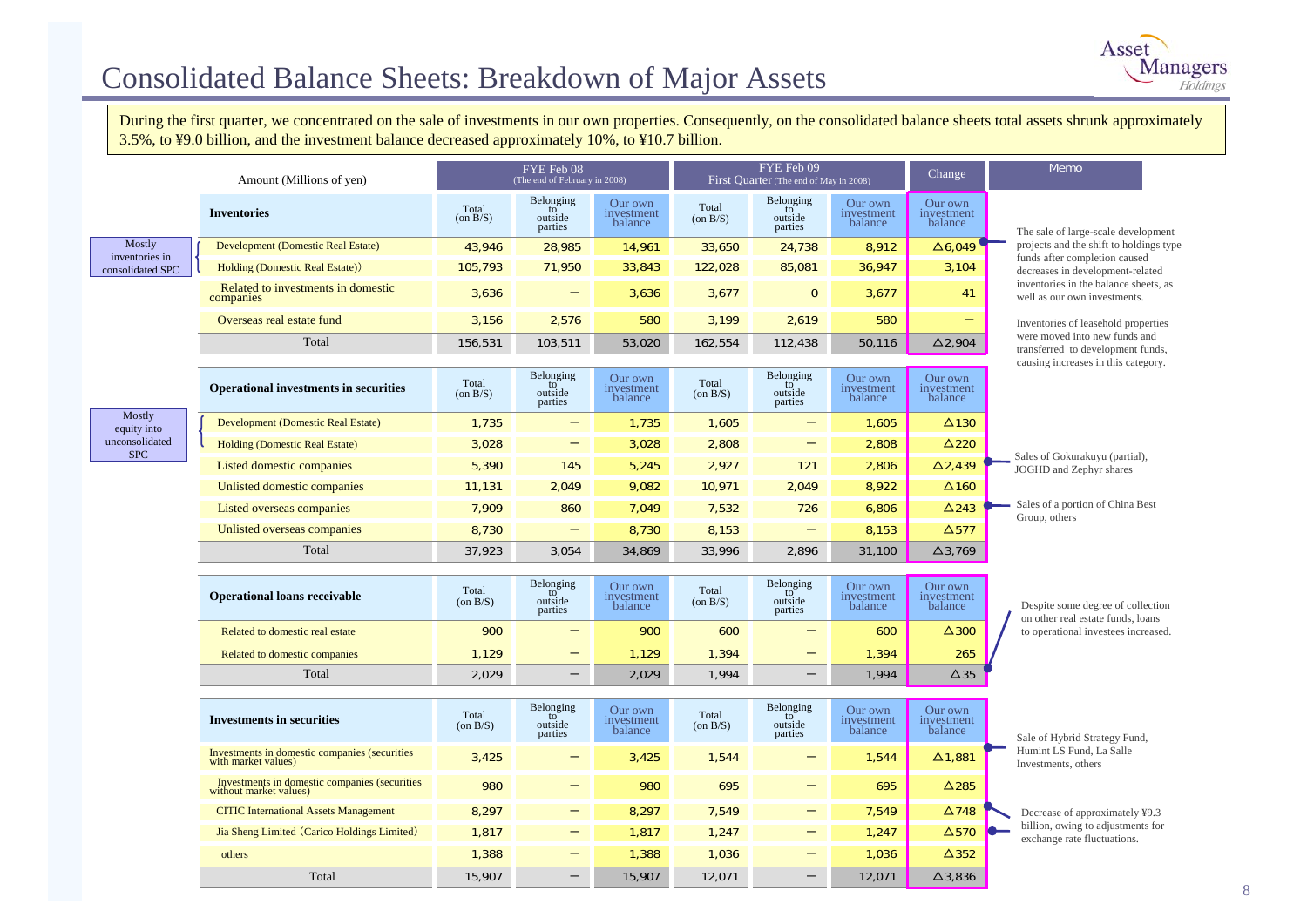

Of corporate debt, we repaid ¥13.2 billion, or 17.5%, of the total of ¥75.2 billion. Non-recourse loans expanded a net ¥8.7 billion, owing to the creation of new funds.

|                          |                                 |                                 | First Quarter of Year Ending February 28, 2009 |                     |                              |                        |
|--------------------------|---------------------------------|---------------------------------|------------------------------------------------|---------------------|------------------------------|------------------------|
| Amount (Millions of yen) |                                 | Year Ended<br>February 29, 2008 |                                                | Due within One Year | Due in More than One<br>Year | Year-on-Year<br>Change |
|                          | Corporate debt (including CBs)  | 75,294                          | 62,124                                         | 31,184              | 30,939                       | $\Delta$ 13,169        |
|                          | Corporate interest-bearing debt | 58,269                          | 45,099                                         | 31,184              | 13,914                       | $\Delta$ 13,169        |
|                          | Short-term debt                 | 31,703                          | 19,685                                         | 19,685              |                              | $\Delta$ 12,017        |
|                          | Long-term debt                  | 15,931                          | 14,879                                         | 4,032               | 10,846                       | $\Delta$ 1,052         |
|                          | <b>Bonds</b>                    | 10,634                          | 10,534                                         | 7,466               | 3,068                        | $\Delta$ 100           |
|                          | Corporate CBs*                  | 17,025                          | 17,025                                         |                     | 17,025                       |                        |
|                          | <b>Fund debt</b>                | 98,034                          | 106,741                                        | 37,722              | 69,018                       | 8,707                  |
|                          | Short-term non-recourse loans   | 4,090                           | 4,417                                          | 4,417               |                              | 327                    |
|                          | Long-term non-recourse loans    | 51,280                          | 65,060                                         | 19,479              | 45,580                       | 13,780                 |
|                          | Non-recourse bonds              | 42,664                          | 37,264                                         | 13,826              | 23,438                       | $\Delta$ 5,400         |
|                          | <b>Total debt</b>               | 173,328                         | 168,865                                        | 68,907              | 99,958                       | $\Delta$ 4,462         |

\* Breakdown of corporate CBS

| <b>Issue</b>                                                                           | <i>Issuer</i>                     | Balance        | Maturity          | Period to Place<br><b>Put Options</b>     | Put Option<br><b>Redemption Date</b> |
|----------------------------------------------------------------------------------------|-----------------------------------|----------------|-------------------|-------------------------------------------|--------------------------------------|
| Yen-denominated convertible bonds<br>with stock options, maturing<br>December 22, 2010 | <b>Asset Investors</b>            | 4.025 million  | December 22, 2010 | November 20, 2008<br>to December 5, 2008  | December 22, 2008                    |
| Yen-denominated convertible bonds<br>with stock options, maturing March<br>18, 2011    | <b>Asset Managers</b><br>Holdings | 13,000 million | March 18, 2011    | February 16, 2009<br>to February 27, 2009 | March 18, 2009                       |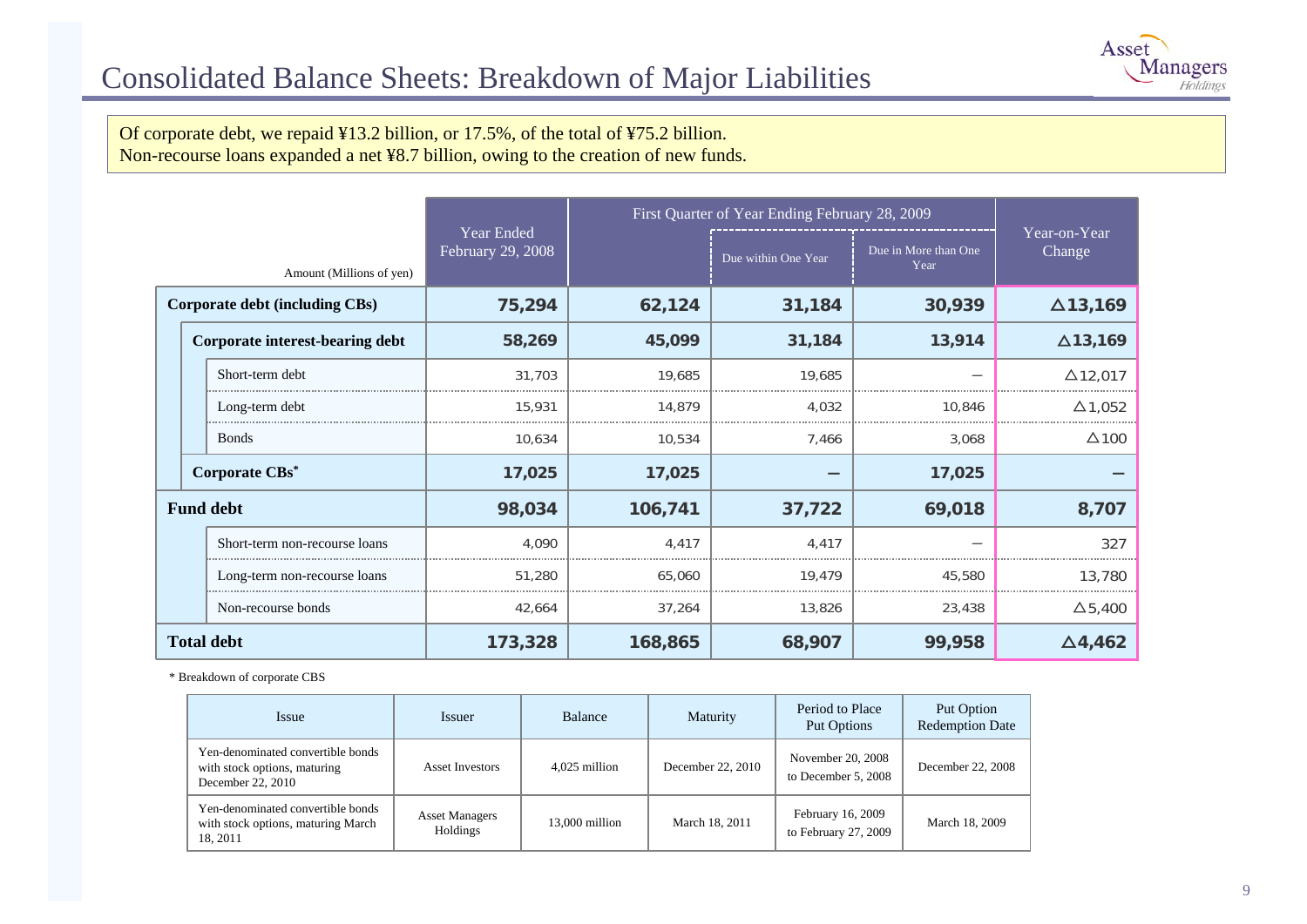

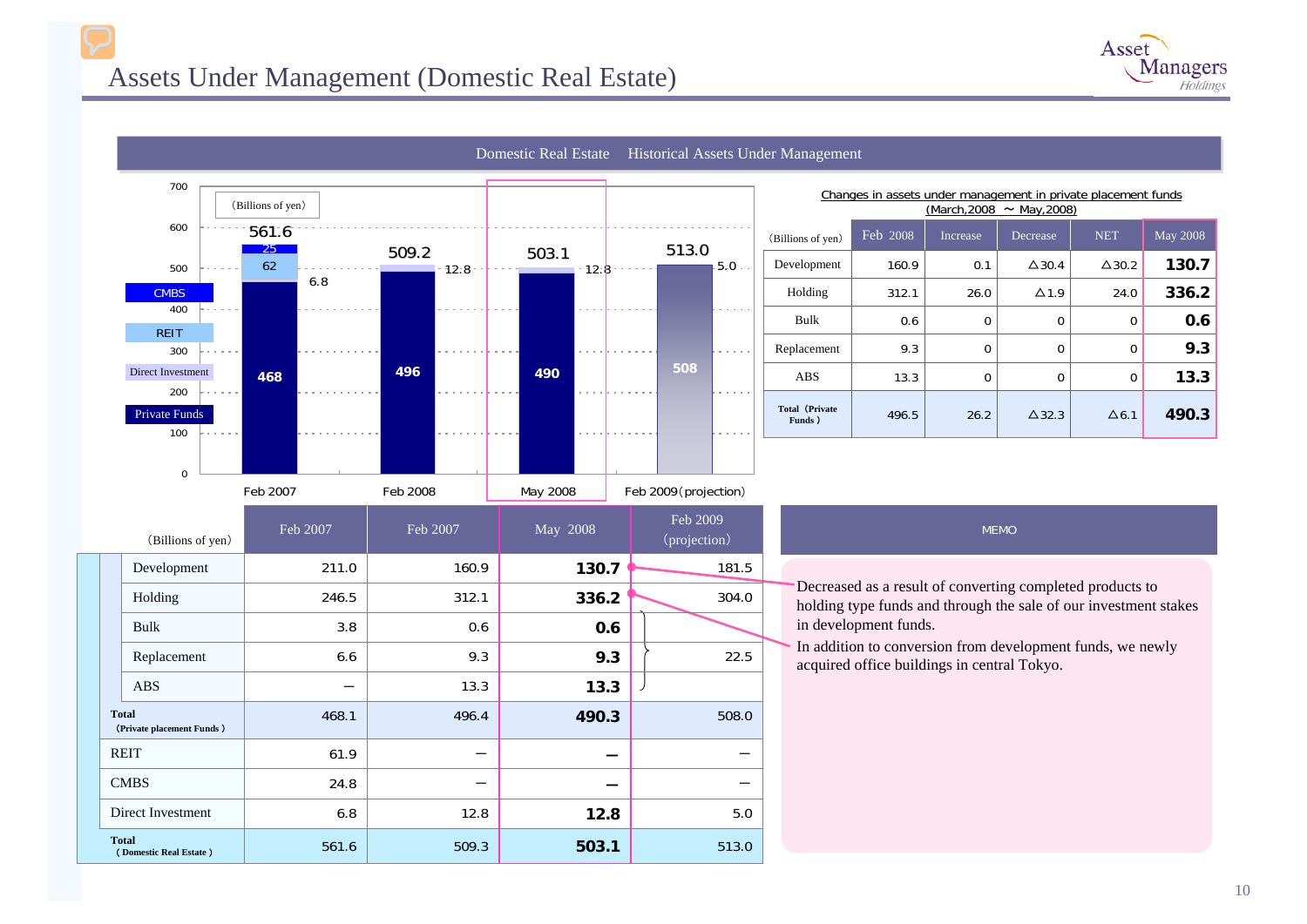

Summary of 1st Quarter of Fiscal Year Ended February 2009

Strategy for Fiscal Year Ended February 2009

**2**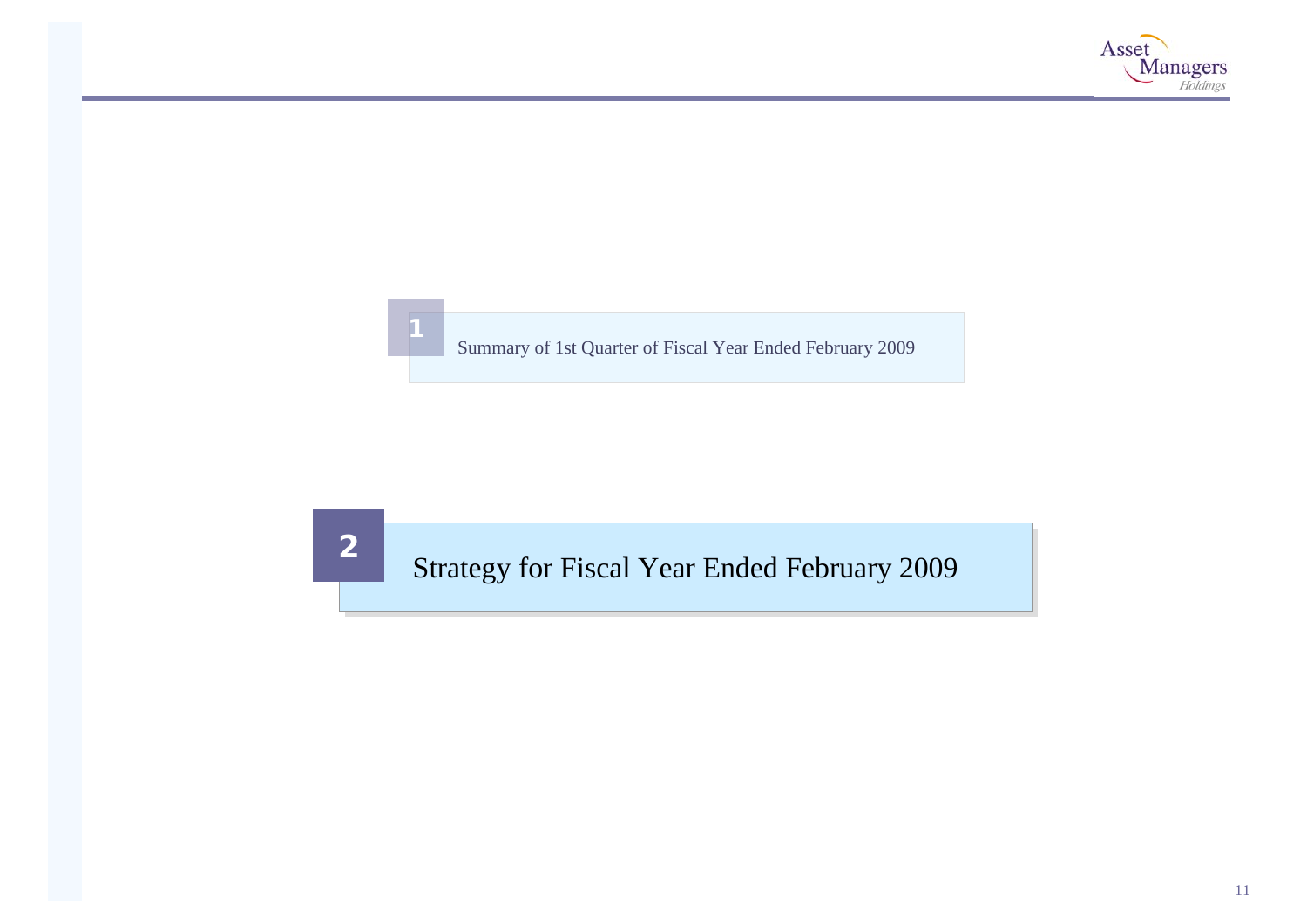

The suprime loan issue threw the financial markets into disarray, and the flow of assets into the real estate market slackened. Global financial market movements remained difficult to judge. Trends in financial markets the world over remain unpredictable.

### Market Conditions Facing the Group

|                    |                                    | Domestic financial institutions<br>Real-estate related financing declined overall.<br>$\checkmark$<br>Selection and screening of borrowers grew more stringent.<br>✓                                                                                                                                                                                                         |  |  |  |  |  |
|--------------------|------------------------------------|------------------------------------------------------------------------------------------------------------------------------------------------------------------------------------------------------------------------------------------------------------------------------------------------------------------------------------------------------------------------------|--|--|--|--|--|
| Real estate market | <b>Lenders</b>                     | <b>Foreign financial institutions</b><br>Willingness to provide financing exists, but actual financing essentially stopped.<br>Willingness to provide financing began surfacing among certain financial institutions, but they are likely to maintain a wait-and-see<br>✓<br>attitude for the foreseeable future.                                                            |  |  |  |  |  |
|                    | <b>Equity</b><br>investors         | Japanese pension funds increased their real estate investments, but REIT indices continued to decline from their May 2007 peak.<br>European and U.S. real estate market conditions grew increasingly uncertain, affected by the subprime loan issue. However, demand<br>$\checkmark$<br>foreign investors' for investment in Japanese and Asian real estate remained strong. |  |  |  |  |  |
|                    | <b>Real estate</b><br>transactions | $\checkmark$ Financial institutions' real estate departments reduced their investments, with real estate transactions in stasis.<br>Property selection (class, type, amount, etc.) grew more detailed, and prices fell on all except certain high-end properties.<br>✓<br>Some of wealthy investors acquired certain smaller properties.<br>$\checkmark$                     |  |  |  |  |  |
|                    | <b>Domestic</b><br>market          | <b>Japanese Stock Markets</b><br>The Nikkei stock average was down 15% (on July 16, 2008) compared to its level at the beginning of 2008. Emerging markets were<br>$\checkmark$<br>also sluggish, with IPOs particularly slack.                                                                                                                                              |  |  |  |  |  |
| Stock market       | <b>Asian markets</b>               | <b>Overseas Stock Markets</b><br>√Asian stock markets remained in an adjustment phase, affected by U.S. financial conditions and China's financial policies.                                                                                                                                                                                                                 |  |  |  |  |  |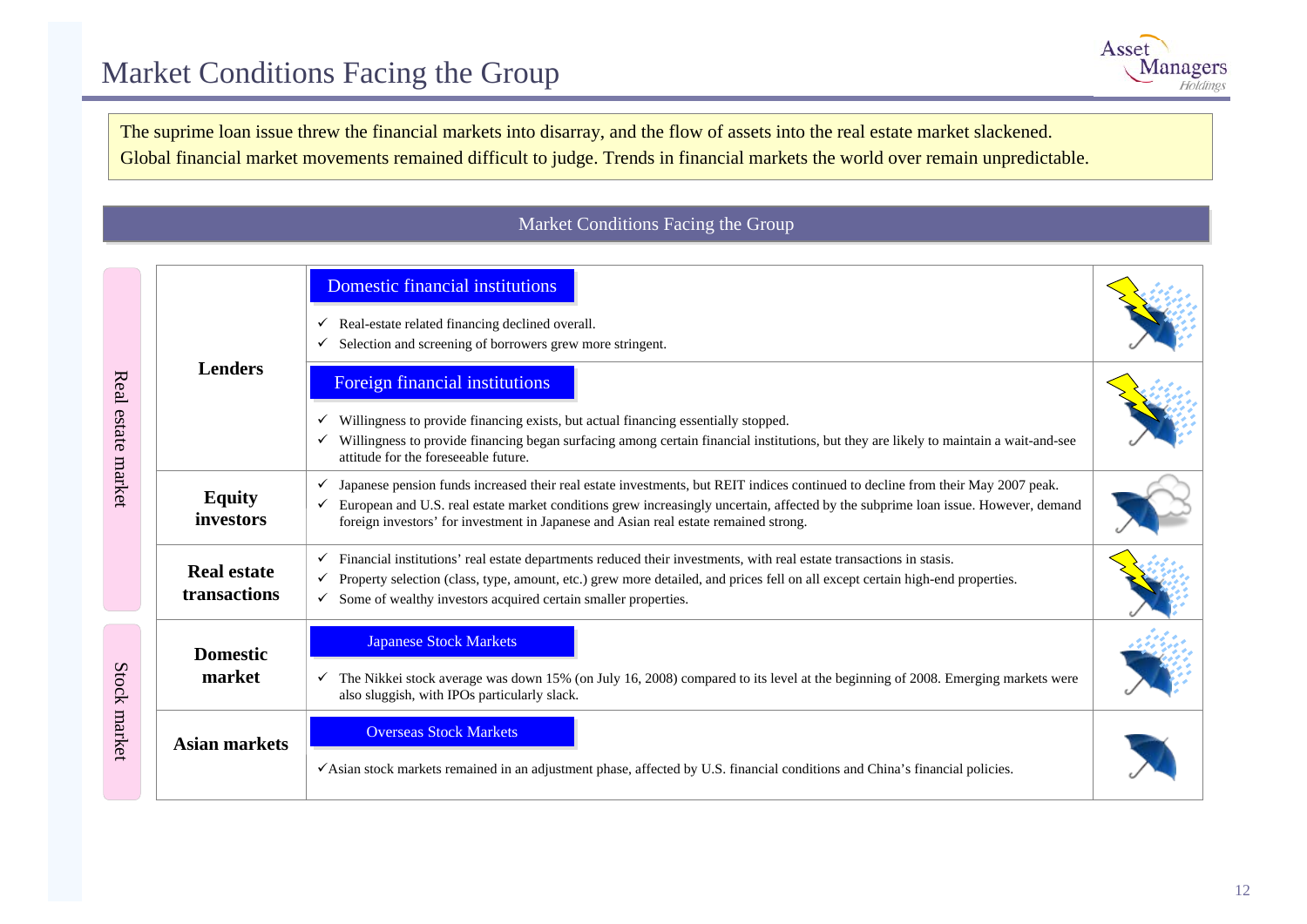

| FYE Feb 08<br>Full-Year<br>Amount<br>Amount<br>(Millions of yen)<br><b>Net sales</b><br>70,833<br><b>Cost of sales</b><br>41,292<br><b>Gross profit</b><br>29,541<br>Selling general and<br>administrative<br>13,265<br>expenses<br><b>Operating profit</b><br>16,276 | Full-Year<br>Amount | Fiscal Year Ended Feb 2009<br>Projection | <b>Issue</b><br>$\triangleright$ As global financial markets remain difficult to judge, building more stable financial                                 |
|-----------------------------------------------------------------------------------------------------------------------------------------------------------------------------------------------------------------------------------------------------------------------|---------------------|------------------------------------------|--------------------------------------------------------------------------------------------------------------------------------------------------------|
|                                                                                                                                                                                                                                                                       |                     |                                          | structure has grown increasingly urgent in order to respond to sudden changes in the                                                                   |
|                                                                                                                                                                                                                                                                       |                     | Half-Year<br>Amount                      | market environment and prepare for future growth stages.                                                                                               |
|                                                                                                                                                                                                                                                                       | 110,600             | 62,600                                   | Strategy                                                                                                                                               |
|                                                                                                                                                                                                                                                                       | 89,800              | 51,000                                   | $\blacktriangleright$<br>Give top priority to strengthening our financial base by flipping assets by exiting<br>from existing investment projects.     |
|                                                                                                                                                                                                                                                                       | 20,800              | 11,600                                   | Recover invested assets by exiting from investment projects.<br>Flip assets, taking risk and liquidity into consideration.                             |
|                                                                                                                                                                                                                                                                       | 10,800              | 5,600                                    | $\blacktriangleright$<br>For new investments, concentrate on areas of strength, such as domestic real<br>estate projects and Asian corporate projects. |
|                                                                                                                                                                                                                                                                       | 10,000              | 6,000                                    | Prioritize investment allocation into excellent projects with strong profit potential.                                                                 |
| 13,637<br><b>Recurring profit</b>                                                                                                                                                                                                                                     | 6,200               | 4,000                                    |                                                                                                                                                        |
| Net profit<br>5,505                                                                                                                                                                                                                                                   |                     | 1,400                                    | Further enhance financial health by striving for internal fortitude and                                                                                |

**assume an attack position when the market environment turns around.**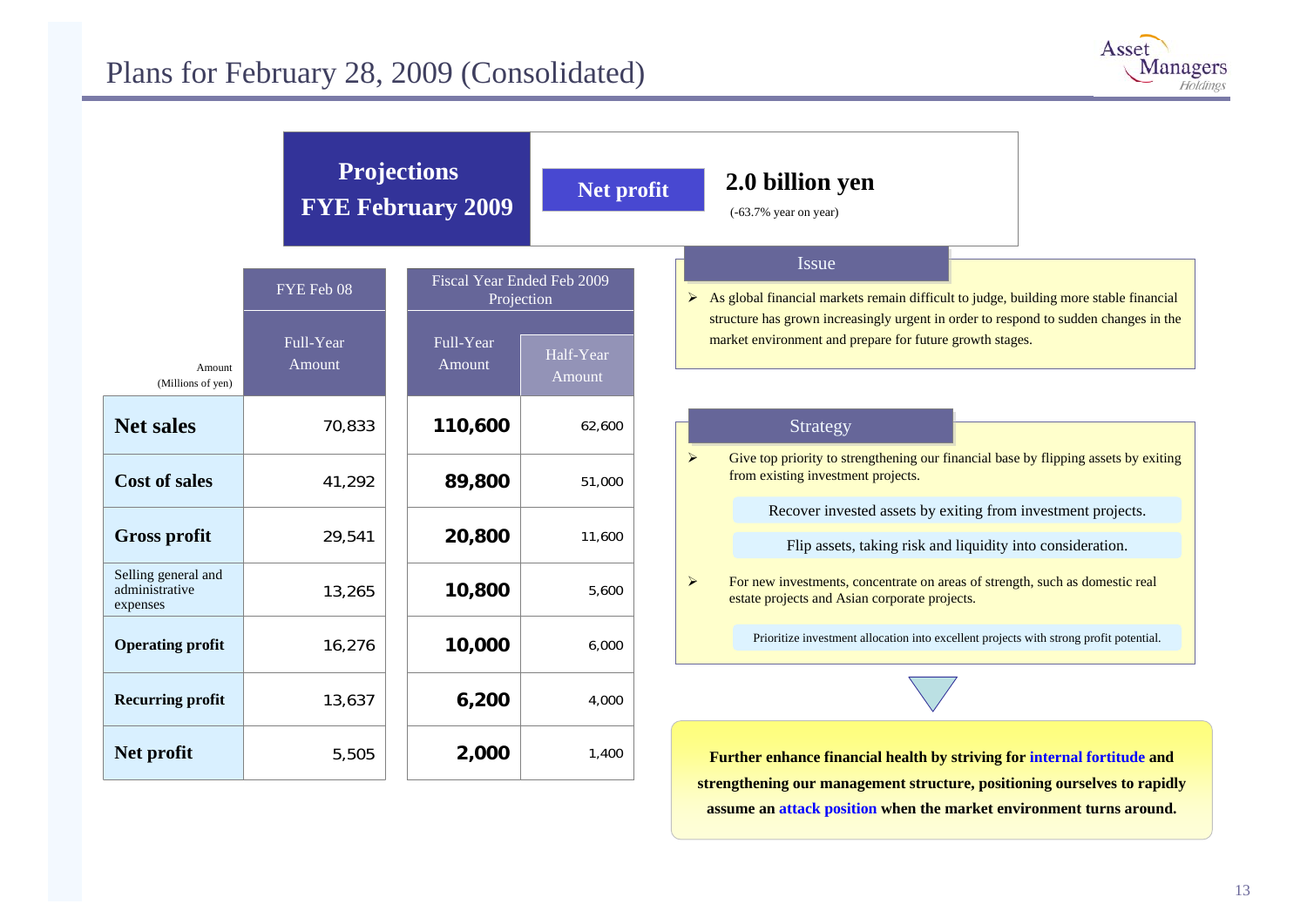

| Projections for FYE February 2009 (by segment) |                                                                                                                                                                                                                                             |                                                                                                                                                                                                                                                  |                                                                                                                             |                                                                                                                                                                                                                       |        |  |  |  |
|------------------------------------------------|---------------------------------------------------------------------------------------------------------------------------------------------------------------------------------------------------------------------------------------------|--------------------------------------------------------------------------------------------------------------------------------------------------------------------------------------------------------------------------------------------------|-----------------------------------------------------------------------------------------------------------------------------|-----------------------------------------------------------------------------------------------------------------------------------------------------------------------------------------------------------------------|--------|--|--|--|
|                                                |                                                                                                                                                                                                                                             | <b>Domestic Investments</b>                                                                                                                                                                                                                      | <b>Overseas Investments</b>                                                                                                 | <b>Others</b>                                                                                                                                                                                                         |        |  |  |  |
|                                                | Real estate                                                                                                                                                                                                                                 | Companies                                                                                                                                                                                                                                        | Real estate                                                                                                                 | Companies                                                                                                                                                                                                             | Others |  |  |  |
| <b>Operating Policy</b>                        | Realize profits and recover<br>invested assets by exiting<br>from development projects<br>and leasehold properties.<br>Taking the fund-raising<br>environment into<br>consideration, flip into<br>carefully selected<br>investment targets. | Put top priority on<br>recovering invested assets<br>and freeing up management<br>resources in the domestic<br>corporate investment<br>division by exiting from<br>existing projects. In general,<br>do not invest new principal<br>investments. | Taking the real estate<br>market in China into<br>account, invest in<br>properties in China<br>following careful screening. | Prioritize the recovery of<br>invested assets by exiting<br>from existing projects. At<br>the same time, structure<br>funds using outside<br>financing, and make new<br>investments to generate<br>steady fee income. |        |  |  |  |

|                             | Companies<br>Real estate |                     | Real estate     |                     | Companies                      |                     | Others          |                     |                 |                     |
|-----------------------------|--------------------------|---------------------|-----------------|---------------------|--------------------------------|---------------------|-----------------|---------------------|-----------------|---------------------|
| Amount (Millions of<br>yen) | FYE08<br>Amount          | FYE09<br>projection | FYE08<br>Amount | FYE09<br>projection | FYE08<br>Amount                | FYE09<br>projection | FYE08<br>Amount | FYE09<br>projection | FYE08<br>Amount | FYE09<br>projection |
| <b>Net sales</b>            | 52,100                   | 79,600              | 7,700           | 15,200              | $\qquad \qquad \longleftarrow$ | 2,400               | 6,500           | 8,400               | 4,500           | 5,000               |
| <b>Cost of sales</b>        | 29,300                   | 64,900              | 5,500           | 15,100              | $\qquad \qquad \longleftarrow$ | ,300                | 5,100           | 4,900               | 1,400           | 3,600               |
| <b>Gross profit</b>         | 22,800                   | 14,700              | 2,200           | 100                 | $\overline{\phantom{0}}$       | 1,100               | 1,400           | 3,500               | 3,100           | 1,400               |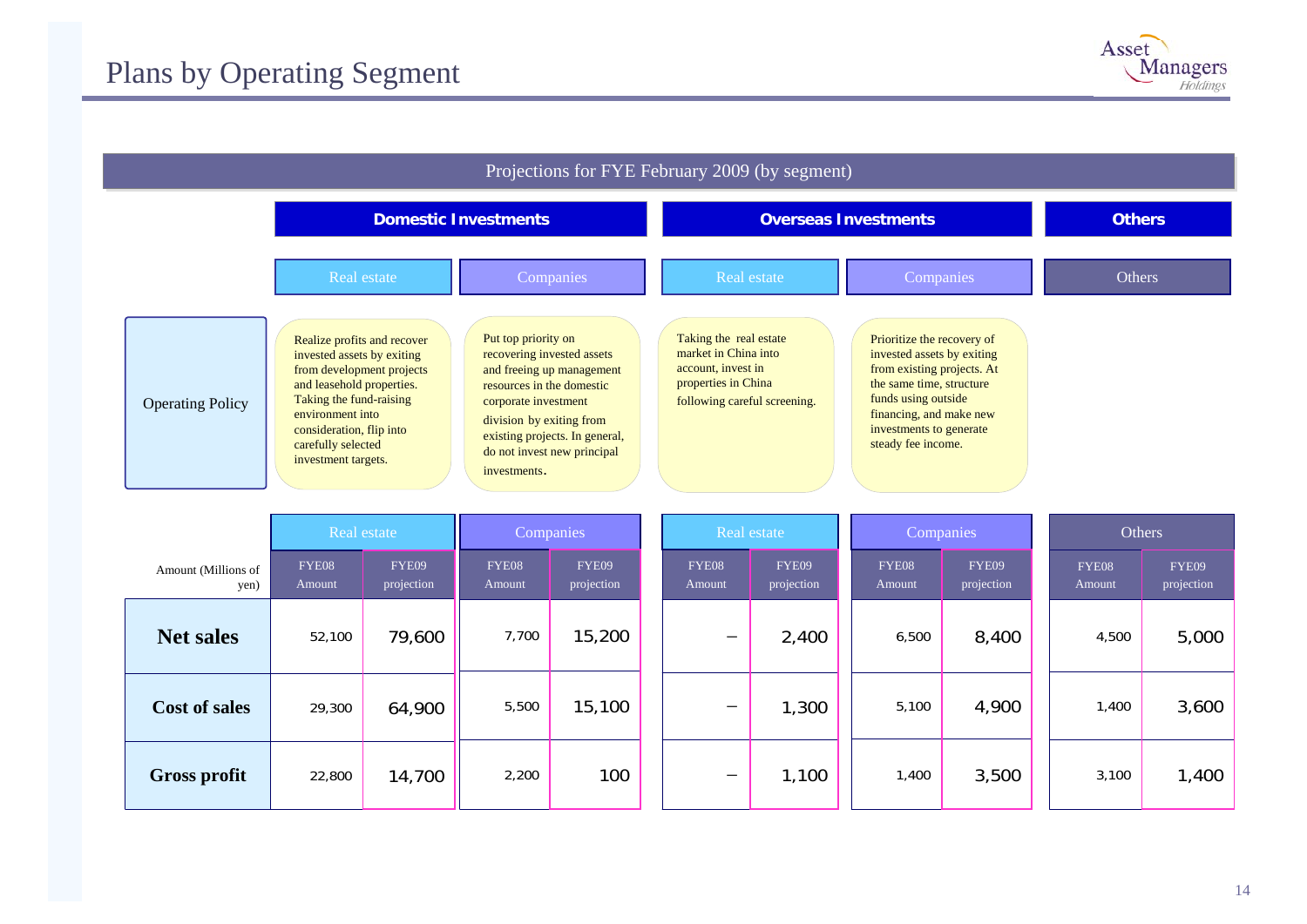

### Strategy by Segment



#### **Aim to take profits and recover assets by exiting from existing projects. Also focus on new investments in superior properties, taking the funding environment into consideration.**

 $\checkmark$  Sell development properties that are completed, as well as leasehold properties, with the goals of taking profits and recovering invested assets. <sup>9</sup>For new investments, concentrate on choice properties, such as office and commercial building development in central Tokyo, as well as leasehold properties. <sup>9</sup>Work with the domestic corporate investment division to propose effective ways of using operating companies' real estate, expanding the real estate acquisition route.  $\checkmark$  Diversify equity funding sources by cultivating new investors from the Middle East.

**In the domestic corporate investment division, place top priority on recovering invested assets and freeing up management resources by exiting from existing projects.**

 $\checkmark$ Place top priority on exiting from domestic corporate investment projects.

 $\checkmark$  In general, do not make new principal investments. (Only use outside equity funding for new investments.)

#### **Maintaining a close watch on China's real estate market conditions, focus on investing in superior properties using outside funding.**

<sup>9</sup>Carefully consider new investments in Chinese real estate, given that the real estate market in China's coastal region has entered an adjustment phase  $\checkmark$  In addition to Beijing and Shanghai, target choice properties in cities that are regional hubs, using investment funds raised outside the company.

**Prioritize exiting from existing projects. At the same time, use outside funding to make new investments, targeting projects that are linked with domestic demand or the environment.**

 $\sqrt{\frac{1}{2}}$ Prioritize exits from existing investments in overseas companies.

 $\sqrt{\ }$  Earn revenues from expected 2008–2009 listing of companies in which we have invested. Realize profits by exiting from these investments.

 $\checkmark$  Target new investments in fields that are less susceptible to economic downturns, such as those linked to domestic demand, the environment and IT.

 $\checkmark$  Strengthen the risk management structure for existing projects.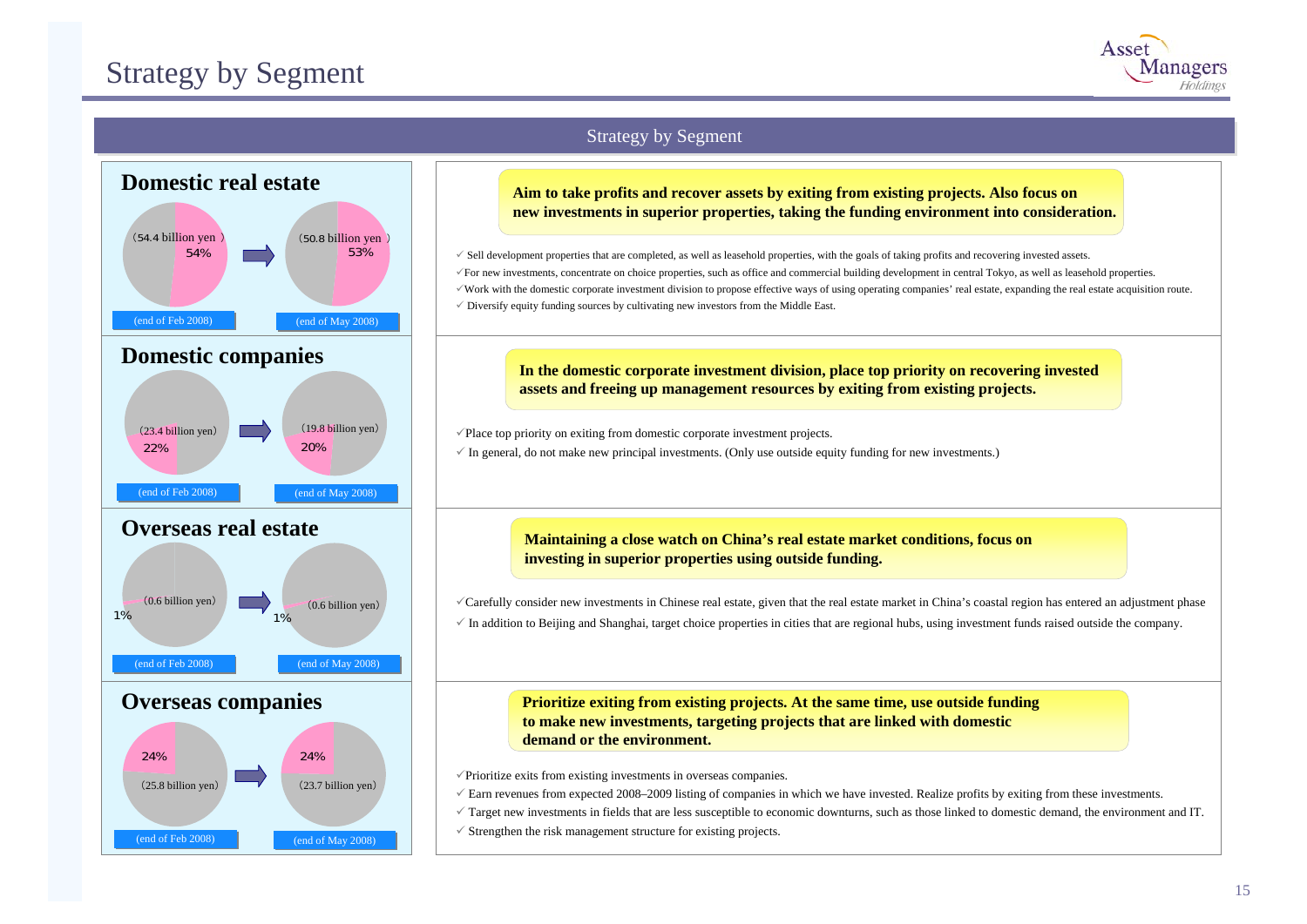| Asset |                             |
|-------|-----------------------------|
|       | <b>Managers</b><br>Holdings |

|                                              |               | FYE Feb 2008<br>(Actual)<br>(The end of February in 2008) | Fiscal Year Ended Feb 2009 | 10<br>(Actual)<br>(The end of May in 2008) |               | Fiscal Year Ended Feb 2009<br>Half-Year Amount<br>(projection)<br>(The end of August in 2008) | <b>Full-Year Amount</b> | Fiscal Year Ended Feb 2009<br>(projection)<br>(The end of February in 2009) | Change from February 29, | 2008, to February 28, 2009 |
|----------------------------------------------|---------------|-----------------------------------------------------------|----------------------------|--------------------------------------------|---------------|-----------------------------------------------------------------------------------------------|-------------------------|-----------------------------------------------------------------------------|--------------------------|----------------------------|
| Amount<br>(Millions of yen)                  | Total (on BS) | investment<br>balance                                     | Total (on BS)              | investment<br>balance                      | Total (on BS) | investment<br>balance                                                                         | Total (on BS)           | investment<br>balance                                                       | Total (on BS)            | investment<br>balance      |
| <b>Inventories</b>                           | 156,531       | 53,020                                                    | 162,554                    | 50,116                                     | 143,000       | 43,000                                                                                        | 158,000                 | 34,000                                                                      | 1.469                    | $\triangle$ 19.020         |
| <b>Operational investments in securities</b> | 37.923        | 34,869                                                    | 33,996                     | 31,100                                     | 31,000        | 28,000                                                                                        | 27,000                  | 24,000                                                                      | $\triangle$ 10.923       | $\triangle$ 10.869         |
| <b>Operational loans receivable</b>          | 2,029         | 2,029                                                     | 1.994                      | 1.994                                      | 2,000         | 2,000                                                                                         | 700                     | 700                                                                         | $\Delta$ 1.329           | $\Delta$ 1.329             |
| <b>Investments in securities</b>             | 15,907        | 15,907                                                    | 12.071                     | 12,071                                     | 11,000        | 11,000                                                                                        | 10,000                  | 10,000                                                                      | $\Delta$ 5,907           | $\triangle$ 5.907          |
| <b>Total</b>                                 | 212,390       | 105,825                                                   | 210,615                    | 95,281                                     | 187,000       | 84,000                                                                                        | 195,700                 | 68,700                                                                      | $\Delta$ 16,690          | $\Delta$ 37.125            |

|                                    | <b>FYE Feb 2008</b><br>(Actual)<br>(The end of February in 2008) | Fiscal Year Ended Feb 2009<br>10<br>(Actual)<br>(The end of May in 2008) | Fiscal Year Ended Feb 2009<br>Half-Year Amount<br>(projection)<br>(The end of August in 2008) | Fiscal Year Ended Feb 2009<br><b>Full-Year Amount</b><br>(projection)<br>(The end of February in 2009) | Change from February 29,<br>2008, to February 28, 2009 |
|------------------------------------|------------------------------------------------------------------|--------------------------------------------------------------------------|-----------------------------------------------------------------------------------------------|--------------------------------------------------------------------------------------------------------|--------------------------------------------------------|
| Amount<br>(Millions of yen)        | Total (on BS)                                                    | Total (on BS)                                                            | Total (on BS)                                                                                 | Total (on BS)                                                                                          | Change                                                 |
| Corporate interest-bearing<br>debt | 58,269                                                           | 45,099                                                                   | 32,000                                                                                        | 20,000                                                                                                 | $\triangle$ 38,269                                     |
| Corporate CBs <sup>*</sup>         | 17.025                                                           | 17.025                                                                   | 17,025                                                                                        | 13,000                                                                                                 | $\triangle$ 4,025                                      |
| <b>Fund debt</b>                   | 98,034                                                           | 106,741                                                                  | 93,000                                                                                        | 92,000                                                                                                 | $\triangle$ 6,034                                      |
| <b>Total</b>                       | 173,328                                                          | 168,865                                                                  | 142,000                                                                                       | 125,000                                                                                                | $\triangle$ 48,328                                     |

\* The forecast decrease in corporate CBs as of February 28, 2009, assumes exercise of the put option on and redemption of yen-denominated convertible bonds with stock options maturing December 22, 2010 issued by Asset Investors (balance of ¥4,025 million).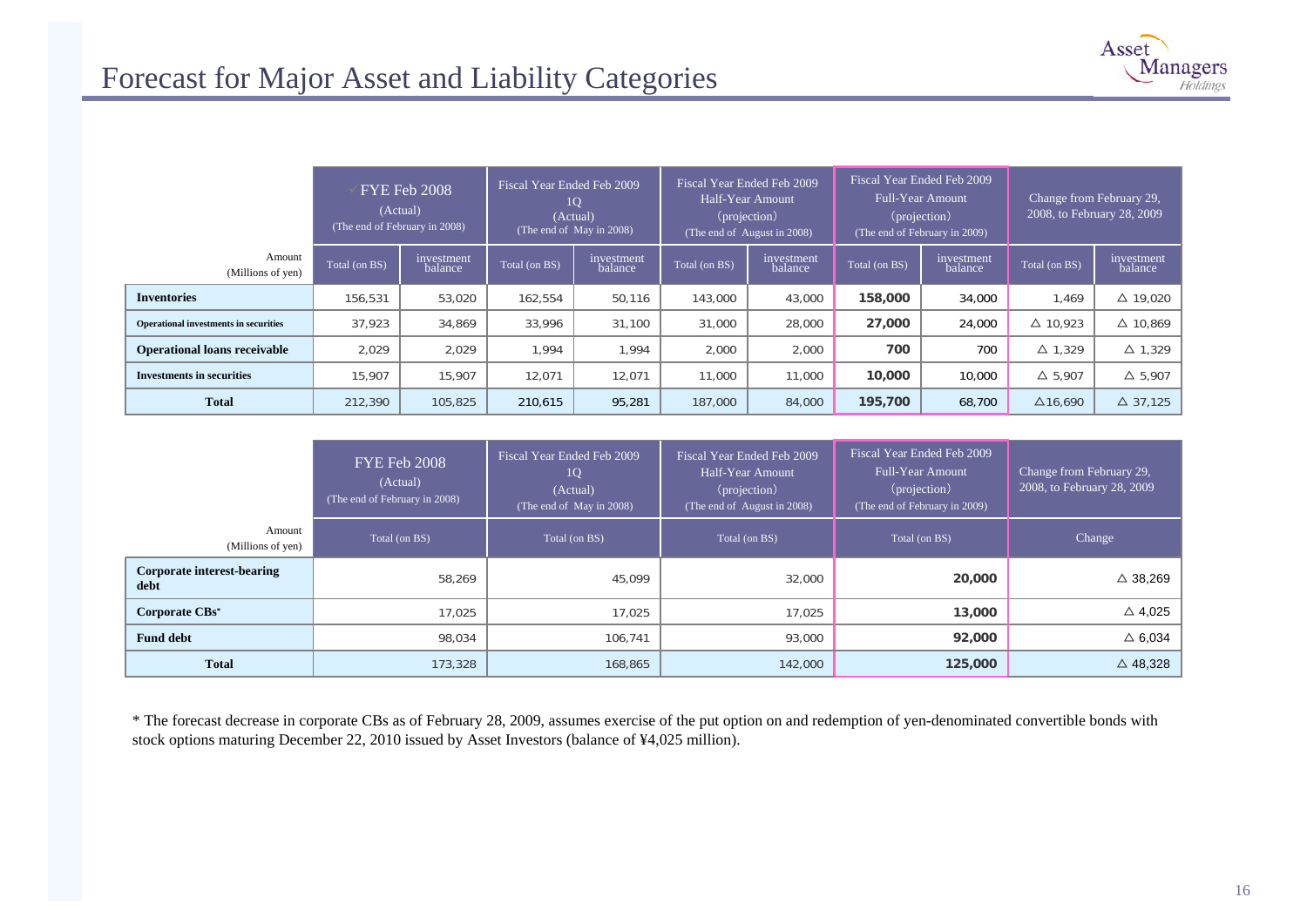

#### Projects scheduled for completion i n F YE Feb 20 09

| Place                                                 | Property type               | Acquisition        | <b>Status</b>                                                        | Lot area<br>(tsubo) | Total floor area<br>(tsubo) |                           |
|-------------------------------------------------------|-----------------------------|--------------------|----------------------------------------------------------------------|---------------------|-----------------------------|---------------------------|
| 1. Awajimachi, Chuo-ku, Osaka                         | Office                      | Sep.2005           | Completed in March 2008 $\rightarrow$ Leasehold                      | 605                 | 5,788                       |                           |
| 2. Kakyoin, Aoba-ku, Sendai-shi, Miyagi               | Office                      | Oct.2006           | Completed in March 2008 $\rightarrow$ Leasehold                      | 728                 | 3,467                       |                           |
| 3. Hakata-Station, Hakata-ku, Fukuoka-shi,<br>Fukuoka | Office &<br>commercial      | Dec.2006           | Completed in June 2008 $\rightarrow$ Leasehold                       | 782                 | 4,265                       |                           |
| 4. Kanda-chou, Gifu                                   | Residential &<br>commercial | Oct.2006           | Under construction<br>(Expected completion: September 2008)          | 258                 | 2,081                       |                           |
| Kitaaoyama, Minato-ku, Tokyo                          | Office &<br>commercial      | May.2007           | Under construction<br>(Expected completion: September 2008)          | 37                  | 258                         | Total cost of<br>projects |
|                                                       | Total                       | Completed projects | 2,115                                                                | 13,520              | approx.<br>25 billion yen   |                           |
| Projects scheduled for completion in FYE Feb 2010     |                             |                    | scheduled for completion                                             | 295                 | 2,339                       | approx.<br>5 billion yen  |
| Place                                                 | Property type               | Acquisition        | <b>Status</b>                                                        | Lot area<br>(tsubo) | Total floor area<br>(tsubo) |                           |
| 6. Tenjin, Chuo-ku, Fukuoka-shi, Fukuoka              | Office                      | Mar.2007           | Expected start: August 2008<br>(Expected completion September 2009)  | 142                 | 878                         |                           |
| 7. Kyobashi, Chuo-ku, Tokyo                           | Office &<br>commercial      | Dec.2007           | Expected start: August 2008<br>(Expected completion December 2009)   | 150                 | 1,654                       |                           |
| 8. Jingumae, Shibuya-ku, Tokyo                        | Office &<br>commercial      | Apr.2007           | Expected start: September 2008<br>(Expected completionSeptember2009) | 57                  | 286                         | Total cost of<br>projects |
|                                                       |                             | Total              | scheduled for completion                                             | 349                 | 2,818                       | approx.<br>25 billion yen |

#### Projects scheduled for completion i n F YE Feb 2011

| Place                                                                                                                              | Property type            | Acquisition                                            | <b>Status</b>                                                      | Lot area<br>(tsubo) | Total floor area<br>(tsubo) |                                     |
|------------------------------------------------------------------------------------------------------------------------------------|--------------------------|--------------------------------------------------------|--------------------------------------------------------------------|---------------------|-----------------------------|-------------------------------------|
| 9. Ariake, Koto-ku, Tokyo (※)                                                                                                      | Office $&$<br>commercial | Purchase contract to<br>be concluded<br>September 2008 | Expected start: December 2008<br>(Expected completion: March 2010) | 3,375               | 15,150                      | Total cost of<br>projects           |
| (*)Project 9 is scheduled for acquisition in August 2008 and is therefore not included in totals<br>as of the end of February 2008 |                          | Total                                                  | scheduled for completion                                           | 3,375               | 15,150                      | approx.<br>$30 \text{ billion}$ yen |
| (Redevelopment projects)                                                                                                           |                          |                                                        |                                                                    |                     |                             |                                     |

| Project A (Tokyo) | Sell our investment portion, exit |
|-------------------|-----------------------------------|
| Project B (Tokyo) | In progress                       |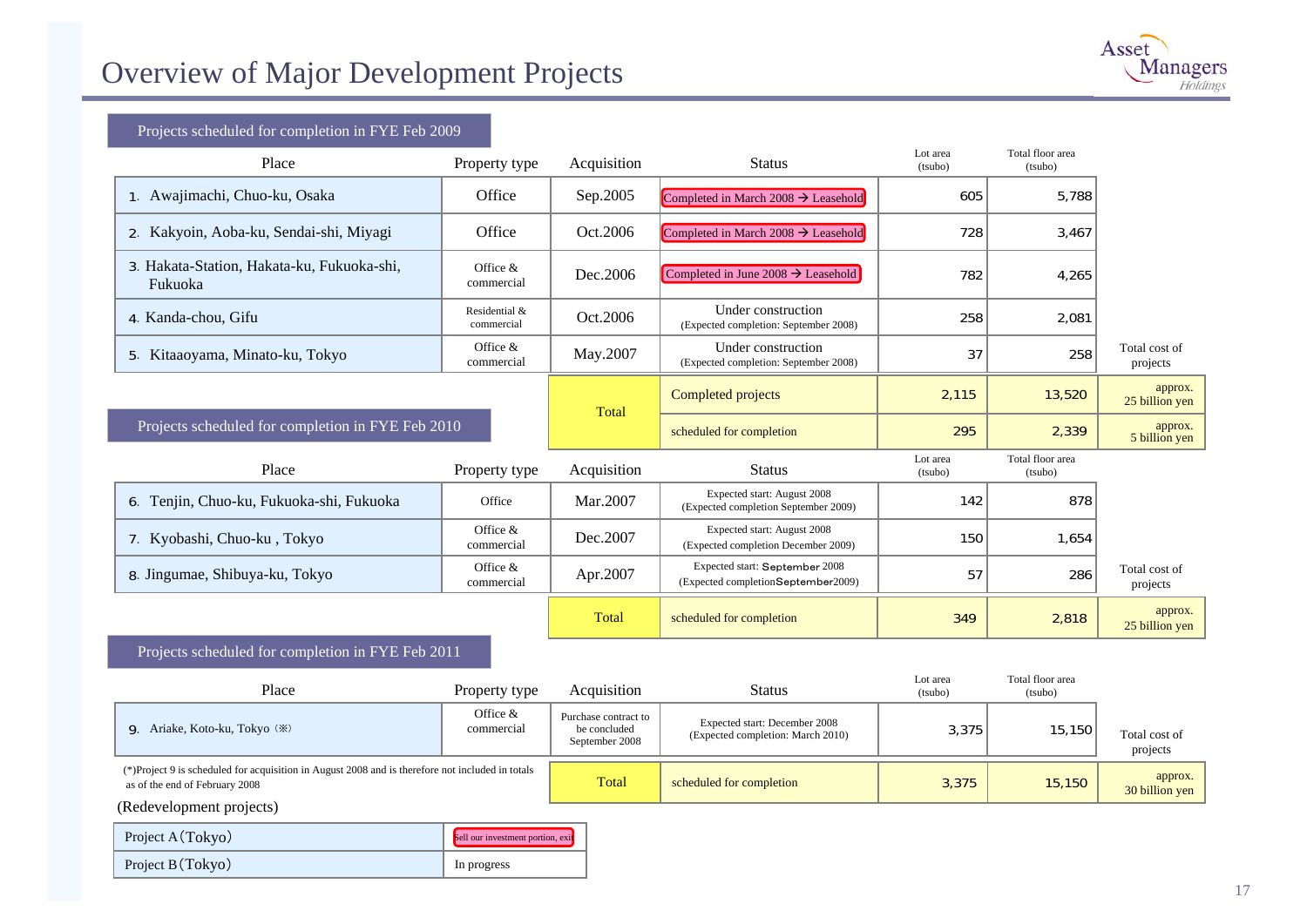### Development Project Overview





### **(Tokyo) Office/commercial building located on the new Tokyo waterfront (scheduled for acquisition)**



|                            | $\alpha$ , $\alpha$ and $\alpha$ and $\alpha$ and $\alpha$ and $\alpha$ and $\alpha$ and $\alpha$ and $\alpha$ and $\alpha$ and $\alpha$ and $\alpha$ and $\alpha$ and $\alpha$ and $\alpha$ and $\alpha$ and $\alpha$ and $\alpha$ and $\alpha$ and $\alpha$ and $\alpha$ and $\alpha$ and $\alpha$ and $\alpha$ and $\alpha$ an |
|----------------------------|-----------------------------------------------------------------------------------------------------------------------------------------------------------------------------------------------------------------------------------------------------------------------------------------------------------------------------------|
|                            | Completed in Mar 2010                                                                                                                                                                                                                                                                                                             |
|                            | Selected as a planned developer<br><b>Mar 2007</b>                                                                                                                                                                                                                                                                                |
| Acquired<br><b>Started</b> | Sep 2008<br>Dec 2008                                                                                                                                                                                                                                                                                                              |
| Completed                  | <b>Mar 2010</b>                                                                                                                                                                                                                                                                                                                   |

In March 2007, the city of Tokyo selected the Asset Managers Group as the expected operator for this project in the Ariake-Minami area. We expect to acquire this property and commence development through a fund.

We plan to construct an environmentally conscious large-scale building that employs solar- and wind-powered generation, and manage leasing operations.

The building is expected to have offices for tenant IT companies, call centers and the like, as well as commercial facilities. We aim for this building to become an attractive symbol of the new Tokyo waterfront subcenter.

| Address                   | Ariake, Koto-ku, Tokyo |                               |
|---------------------------|------------------------|-------------------------------|
| Area                      | Lot area 3,375 tsubo   | Total floor area 15,150 tsubo |
| <b>Floors</b>             | $13, +1$ underground   |                               |
| Total cost of<br>projects | Approx. 30 billion yen |                               |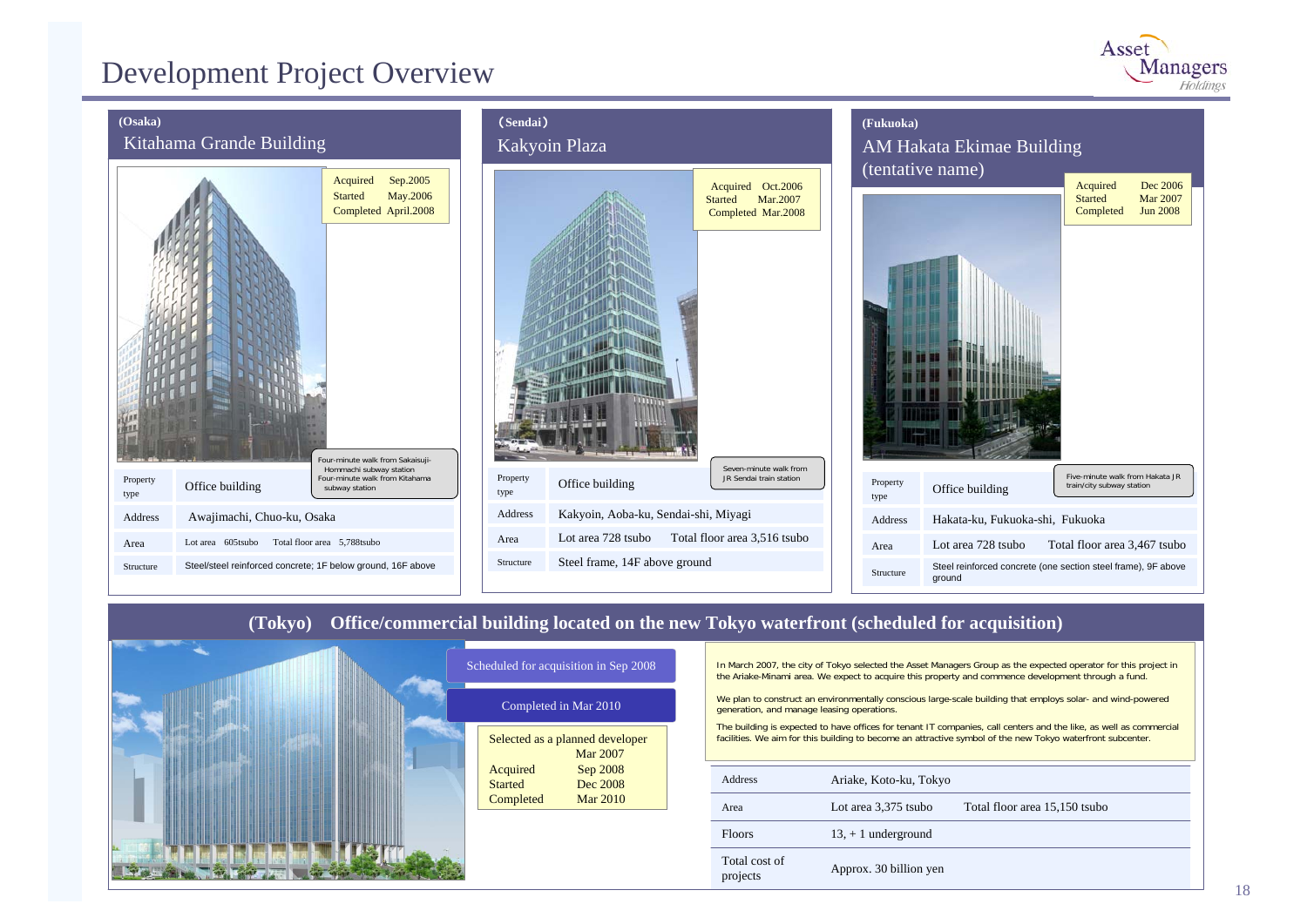

 $1,124$   $7,211$   $40$  billion yen

| <b>Acquired in FYE Feb 2008</b> |  |  |  |  |  |
|---------------------------------|--|--|--|--|--|
|---------------------------------|--|--|--|--|--|

| Place                            | Property type            | Acquisition | Structure                                   | Completion                       | Lot area (tsubo) | Total floor area(tsubo) |                  |
|----------------------------------|--------------------------|-------------|---------------------------------------------|----------------------------------|------------------|-------------------------|------------------|
| 1. Minato-ku, Tokyo              | Office                   | Nov.2007    | 7 floors above ground, 1<br>S/SRC.<br>below | 1973                             | 462              | 1,965                   |                  |
| 2. Kojimachi, Chiyoda-ku, Tokyo  | Office $&$<br>commercial | Dec. 2007   | SRC, 12 floors above ground, 1 below        | Sep.2006                         | 145              | 1,293                   |                  |
| 3. Kita-Aoyama, Minato-ku, Tokyo | Office                   | Dec.2007    | SRC, 10 floors above ground, 3 below        | 1964<br>(renovation in Mar.2007) | 479              | 3,646                   |                  |
| 4. Shibuya-ku, Tokyo             | Office $&$<br>commercial | Feb.2008    | S, 11 floors above ground                   | Nov.2007                         | 38               | 307                     | Acquisition cost |
|                                  |                          |             |                                             |                                  |                  |                         |                  |

#### **Acq uired i n Q1 of FYE Feb 2009**

| Place                                                                                                      | Property type            | Acquisition | <b>Structure</b>                        | Completion | Lot area (tsubo) | Total floor area (tsubo) |                           |
|------------------------------------------------------------------------------------------------------------|--------------------------|-------------|-----------------------------------------|------------|------------------|--------------------------|---------------------------|
| Shinkawa, Chuo-ku, Tokyo                                                                                   | Office $&$<br>commercial | Mar.2008    | SRC, 14 floors above ground, 1<br>below | 1990       | 378              | 3,112                    |                           |
| 6. Meito-ku, Nagoya                                                                                        | Residential              | May.2008    | RC, 11 floors above ground              | Mar.2008   | 211              | 746                      | Acquisition cost          |
| Note: Projects transferred from development projects during the quarter<br>under review are not indicated. |                          |             |                                         |            | 589              | 3,858                    | Approx.<br>10 billion yen |

Total

#### **Transfer fro m Developme nt Projects**

| Place                             | Property type               | Acquisition | Structure                            | Completion | Lot area (tsubo) | Total floor area (tsubo) |                           |
|-----------------------------------|-----------------------------|-------------|--------------------------------------|------------|------------------|--------------------------|---------------------------|
| 7. Chuo-ku, Osaka (Minami-Senba)) | Office $&$<br>commercial    | Apr.2007    | SRC, 10 floors above ground, 1 below | Apr.2007   | 112              | 802                      |                           |
| 8. Chuo-ku, Osaka (Shinsaibashi)  | Office $&$<br>commercial    | Jun.2007    | SRC, 13 floors above ground, 1 below | Jun.2007   | 275              | 2,942                    |                           |
| 9. Tokoname, Aichi Prefecture     | Residential<br>& commercial | Sep.2007    | RC, 9 floors above ground            | Sep.2007   | 1,624            | 1,962                    | Acquisition cost          |
|                                   |                             |             |                                      | Total      | 2,011            | 5,706                    | Approx.<br>15 billion yen |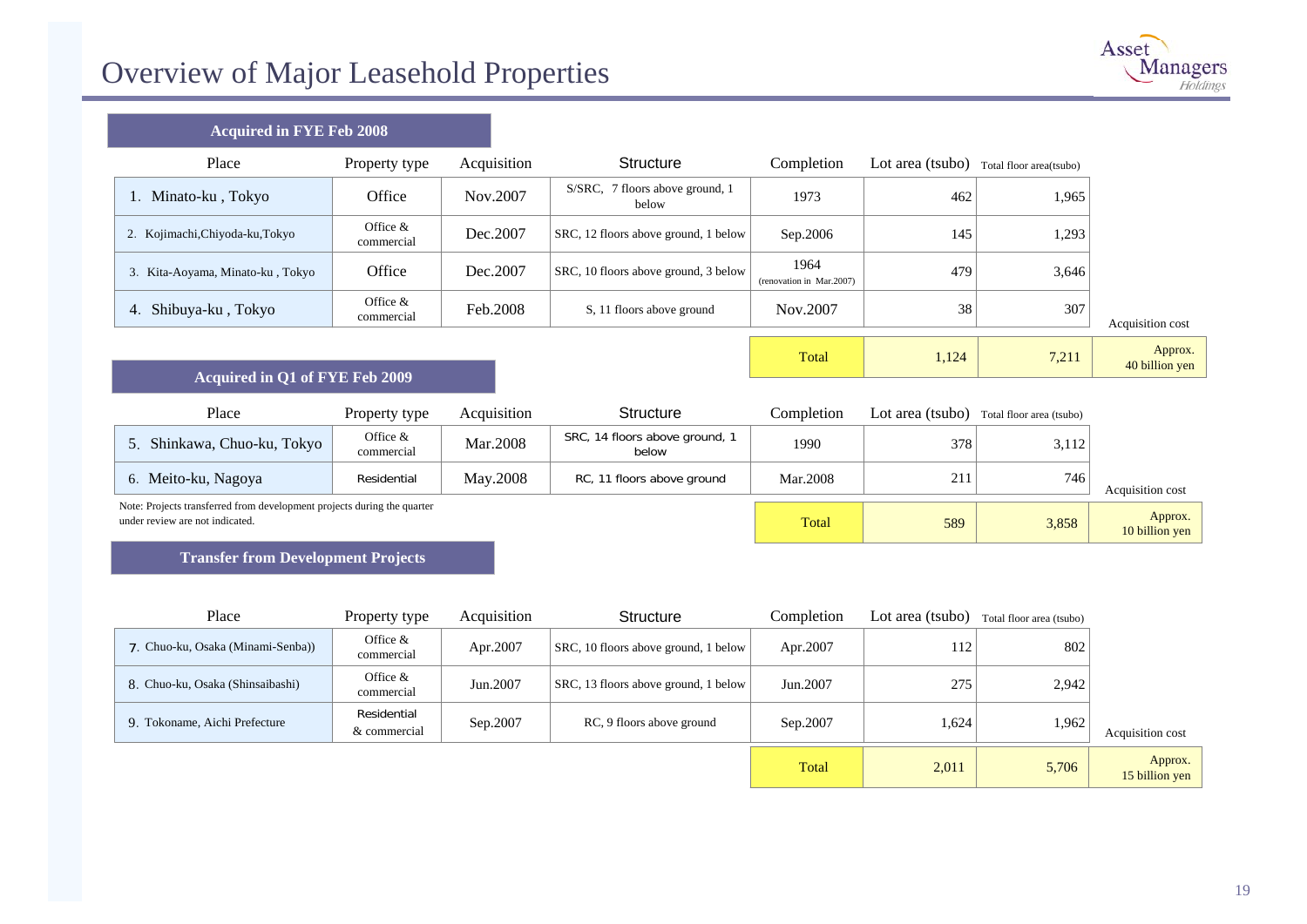<sup>9</sup>The properti es newly acquired over the l ast year are mainly offic e and commercial buildings conveniently loc ated in Tokyo's central five wards.



|                  | Project Overview             |
|------------------|------------------------------|
| Address          | Kojimachi, Chiyoda-ku, Tokyo |
| Property type    | Office & commercial          |
| Lot area         | 145 tsubo                    |
| Total floor area | $1.293$ tsubo                |
| Floors           | 12                           |
| Completion       | 2006                         |
|                  |                              |





Asset

**Managers** 

Office building located on Eitai-dori, near Kayabacho and Hachobori stations Acquired through a fund operated by the Group in March 2008

| Project Overview |                          |  |  |
|------------------|--------------------------|--|--|
| Address          | Shinkawa, Chuo-ku, Tokyo |  |  |
| Property type    | Office & commercial      |  |  |
| Lot area         | 378 tsubo                |  |  |
| Total floor area | $3,112$ tsubo            |  |  |
| Floors           | 14                       |  |  |
| Completion       | 1990                     |  |  |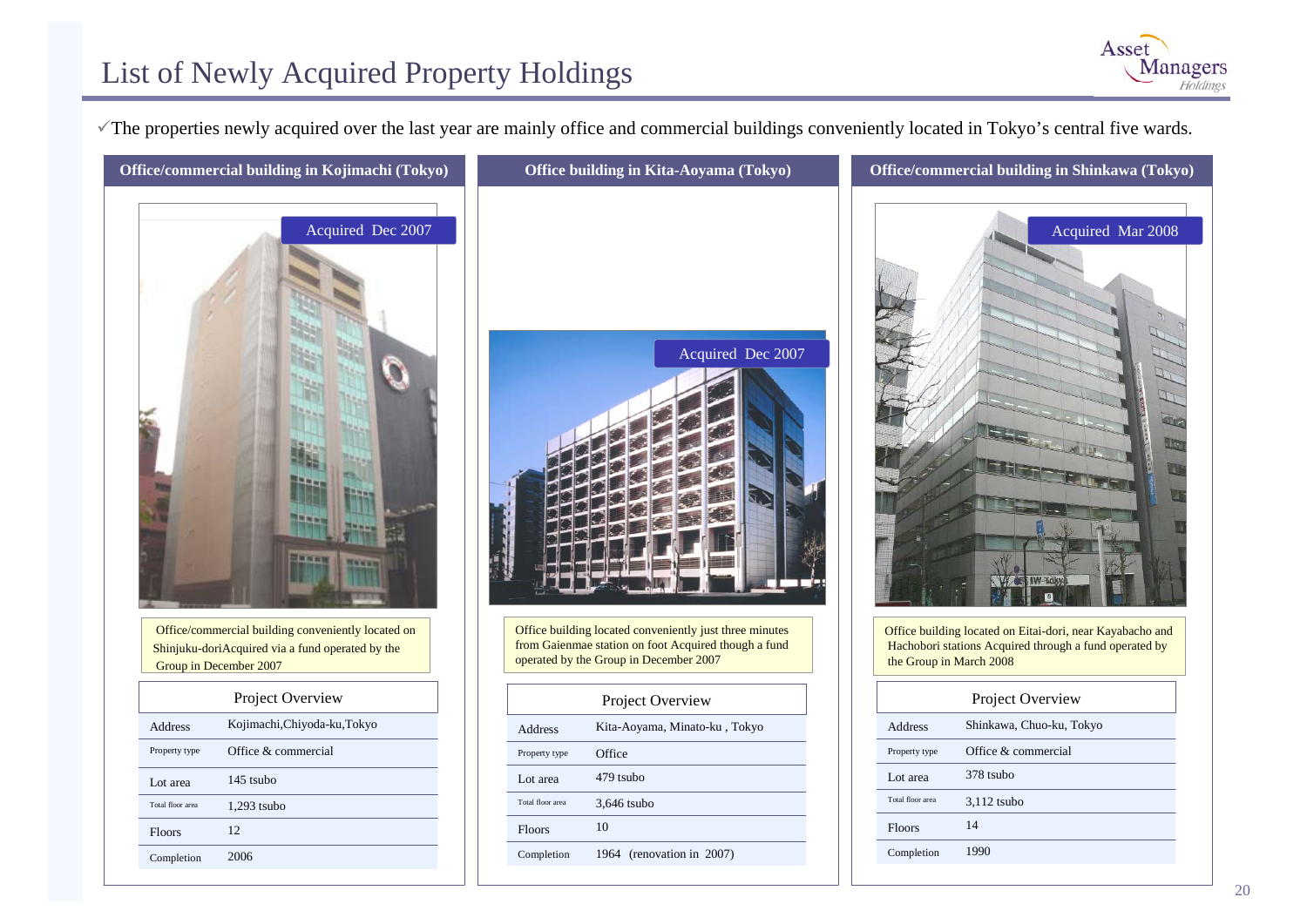### Domestic M&A Business



| Business restructuring investments                                                       | Start date | Operating<br>company | Outline                                                                                                                                                                                                                                                                                                                                                                                                                                                                            |
|------------------------------------------------------------------------------------------|------------|----------------------|------------------------------------------------------------------------------------------------------------------------------------------------------------------------------------------------------------------------------------------------------------------------------------------------------------------------------------------------------------------------------------------------------------------------------------------------------------------------------------|
| 1. Hotel Nikko Ibaraki Osaka<br>(Formerly Ibaraki Kyoto Hotel)                           | 04/3       | <b>XAOP</b>          | Partner in running of JAL hotel                                                                                                                                                                                                                                                                                                                                                                                                                                                    |
| 2. Matsudo Wholesale Market<br>Wholesale market<br>(Corporate Rehabilitation Law)        | 05/01      | $\times$ ALS         | Secured stable cash flow with an operating rate of at least 90%                                                                                                                                                                                                                                                                                                                                                                                                                    |
| 3. Showakoki<br>Processing aluminum building materials<br>(Corporate Rehabilitation Law) | 05/08      |                      | Rehabilitation proceedings completed in January 2007. Expanding the design team via the establishment of a design center.<br>In May 2007, formed an operating alliance with a plant of a major building material manufacturer of Taiwan. By outsourcing<br>production, the company is able to provide competitively priced products, using Showakoki's sophisticated technical capabilities.<br>The company aims to bolster its sales activities and improve its business results. |
| 4. Izu Yugashima Club<br>Golf course & resort<br>(Bankruptcy proceedings)                | 05/07      | Albatross            | Grand opening in July 2006 after a full refurbishment of facilities. Aiming to stabilize cash flow through initiatives such as<br>recruiting new members.<br>Formed an alliance with Discovery Bay, an exclusive golf club in Hong Kong, in April 2007. By allowing members of either club<br>to use the facilities of the other club, the golf club seeks to improve its ability to attract customers, along with its visibility and<br>brand image in Asia.                      |
| 5. Miyako City<br>Shopping Center<br>(Industrial Revitalization Corporation of Japan)    | 06/02      | Miyako City          | Improving profitability through initiatives such as attracting superior tenants and reviewing internal company<br>structure. Steady yield from rent income and interest income on loans                                                                                                                                                                                                                                                                                            |
| <b>6. Tada Corporation</b><br>General contractor<br>(Corporate Rehabilitation Law)       | 05/12      |                      | Joint venture with Lehman Brothers Group. Rehabilitation proceedings completed in June 2006                                                                                                                                                                                                                                                                                                                                                                                        |
| 7. Hotel JAL City Matsuyama                                                              | 05/12      | $\times$ AOP         | Running second JAL hotel                                                                                                                                                                                                                                                                                                                                                                                                                                                           |

### ※AOP (Asset Operators) , ALS (Asset Logistics)

| Investment in listed companies                                                   | Start date | Operating company        | Outline                                                                                                    |
|----------------------------------------------------------------------------------|------------|--------------------------|------------------------------------------------------------------------------------------------------------|
| <b>Gokurakuyu</b> (formerly Jinendo)<br><b>Bathing facilities (JASDAQ: 2340)</b> | 04/03      | $\overline{\phantom{0}}$ | Direct management and franchising of "Gokurakuyu" super bathhouses<br>Some shares were sold in March 2008. |

| <b>IPO</b> investments      | Start date | Operating<br>company     | Outline                                                                                                                                                                                     |
|-----------------------------|------------|--------------------------|---------------------------------------------------------------------------------------------------------------------------------------------------------------------------------------------|
| <b>eBANK</b><br>Online bank | 04/03      | $\overline{\phantom{m}}$ | Largest domestic online bank<br>(Approx. 2.8 million accounts, with approx. ¥800 billion in deposits (as of the end of March 2008))<br>High level of synergy with real estate fund business |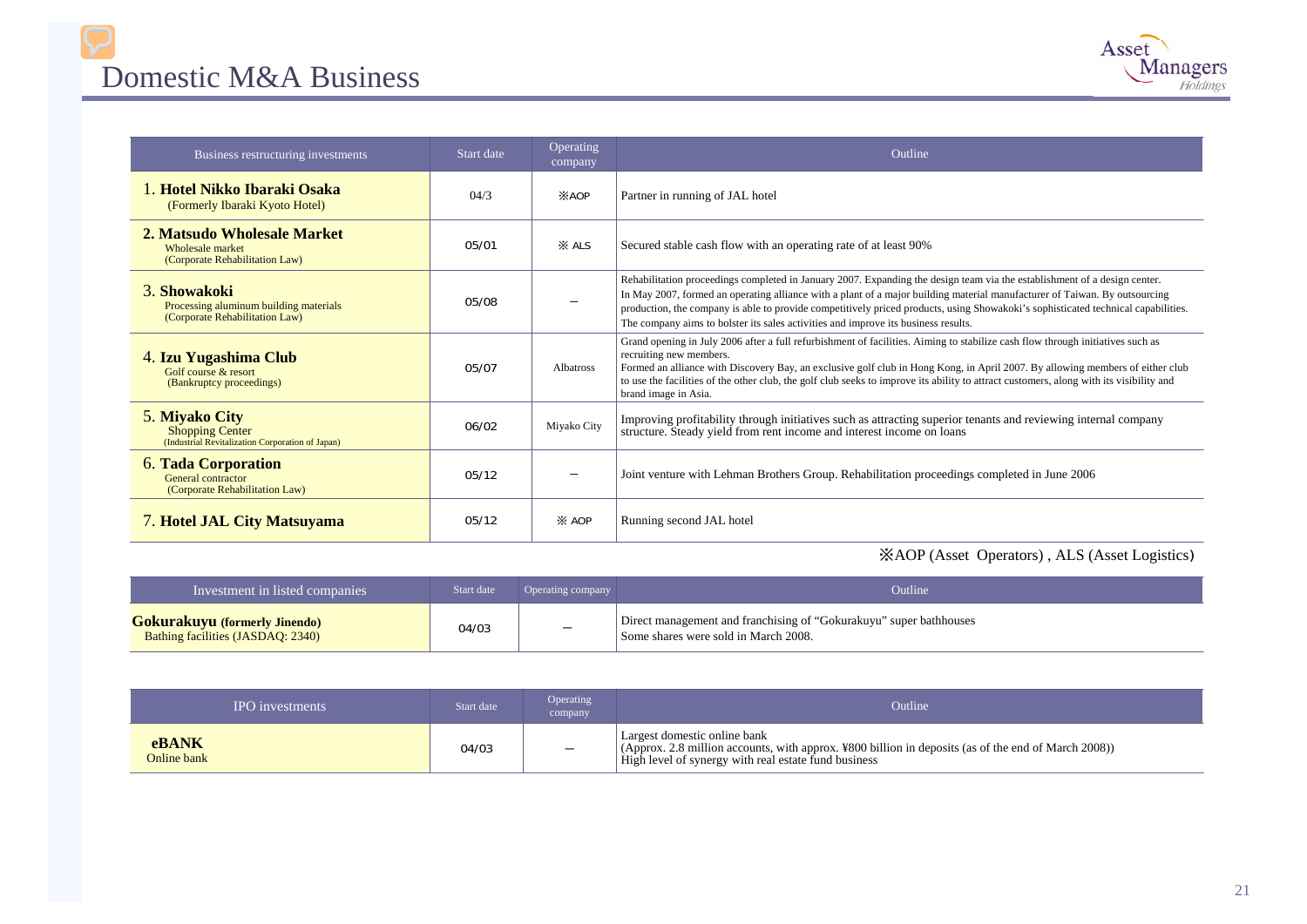# Overview of Investments (Overseas Unlisted Companies)

| Investment                                                                                 | <b>Start Date</b> | <b>Business</b>                                                                           | <b>Balance Sheet</b><br><b>Total (Millions</b><br>of Yen) | Comments                                                                                                                                                                                                                                                                                           |
|--------------------------------------------------------------------------------------------|-------------------|-------------------------------------------------------------------------------------------|-----------------------------------------------------------|----------------------------------------------------------------------------------------------------------------------------------------------------------------------------------------------------------------------------------------------------------------------------------------------------|
| Unlisted Overseas Company 01                                                               | Mar/2007          | Metal processor with particular expertise in metal coating<br>technologies                | 1,000                                                     | Growing at double-digit rates. Planning to list on Singapore exchange in 2009 or 2010. Recent<br>valuation suggests a value of 1.19 times our acquisition price.                                                                                                                                   |
| Unlisted Overseas Company 02                                                               | Nov/2005          | Consumer finance in South Korea                                                           | 987                                                       | One of the industry's leaders. Basic revenue and profit direction upward, even after introduction of<br>legislation mandating interest rate ceiling. In line with market expansion, scale of business increasing<br>each year. Working with lead manager in preparation for IPO in 2009.           |
| Unlisted Overseas Company 03                                                               | Jun/2006          | Consumer finance in South Korea                                                           | 953                                                       | One of the industry's leaders. Basic revenue and profit direction upward, even after introduction of<br>legislation mandating interest rate ceiling. In line with market expansion, scale of business increasing<br>each year. Selected lead manager at the end of 2006. Planning to list in 2008. |
| Unlisted Overseas Company 04                                                               | Sep/2005          | Umbilical cord blood bank business in China                                               | 645                                                       | Business growing substantially. Preparing to list on NASDAQ in 2008. Recent valuation suggests a<br>value of 2.4 times our acquisition price.                                                                                                                                                      |
| Unlisted Overseas Company 05                                                               | Jun/2006          | Development of mobile applications and provision of<br>services                           | 467                                                       | Business category steadily expanding. Preparing to list on NASDAQ in 2008. Recent valuation<br>suggests a value of 1.35 times our acquisition price.                                                                                                                                               |
| Unlisted Overseas Company 06                                                               | Dec/2004          | Automobile design, electronic equipment development and<br>design, software development   | 446                                                       | Business category expanding steadily, amid rising Chinese domestic demand for automobiles. In late<br>2007, began preparing to list in China.                                                                                                                                                      |
| Unlisted Overseas Company 07                                                               | Jul/2007          | Production and sale of almond oil                                                         | 423                                                       | Building factory on the outskirts of Beijing in tie-up with major Chinese nationally operated food<br>product manufacturer.                                                                                                                                                                        |
| Unlisted Overseas Company 08                                                               | Jun/2006          | Online games                                                                              | 382                                                       | Sold in May 2008. (Loss on sale of ¥96 million)                                                                                                                                                                                                                                                    |
| Unlisted Overseas Company 09                                                               | Apr/2008          | Production and sale of methanol and urea                                                  | 324                                                       | Industry leader, business expanding. Preparing systems and structures in anticipation of 2009 listing<br>(either in Singapore or NASDAQ).                                                                                                                                                          |
| Unlisted Overseas Company 10                                                               | Apr/2006          | In-taxi advertising                                                                       |                                                           | Business struggling, partly owing to media restrictions leading up the Beijing Olympics. Working to<br>320 increase number of terminals mounted in vehicles in Beijing and Guangzhou and develop franchises in<br>other regions.                                                                   |
| Unlisted Overseas Company 11                                                               | Jul/2007          | Production and sale of curtain walls and compact home<br>solar power generation equipment | 299                                                       | Annual revenue and profit growth of 15%+, spurred by construction boom within China. In June 2008,<br>applied for listing on Hong Kong market (application under review).                                                                                                                          |
| Unlisted Overseas Company 12                                                               | Jan/2006          | Internet music distribution and artist management                                         |                                                           | 230 Results falling short of business plan. Planning to increase financing.                                                                                                                                                                                                                        |
| Unlisted Overseas Company 13                                                               | Dec/2007          | Operation of platform brokering transactions involving<br>online games                    | 199                                                       | In first half of 2008, revenue and profit up 50% year on year. Planning to list in Hong Kong in the first<br>half of 2009.                                                                                                                                                                         |
| Unlisted Overseas Company 14                                                               | Sep/2003          | Investment vehicle for manufacturers of peripheral IT<br>equipment and game developers    | 168                                                       | Negotiations complete on sale of one investee. Other investee has acquired patent for collection system<br>for ongoing gaming (China, October 2007).                                                                                                                                               |
| LP investments, etc. (five)                                                                |                   |                                                                                           | 1,229                                                     | Pre-IPO funds, PE funds, mezzanine financing funds, etc., in greater China. Have already recovered a<br>total of ¥600 million in invested assets.                                                                                                                                                  |
| Others                                                                                     |                   |                                                                                           | 82                                                        |                                                                                                                                                                                                                                                                                                    |
| Total operational investments in securities and investments in overseas unlisted companies |                   |                                                                                           | 8,153                                                     |                                                                                                                                                                                                                                                                                                    |

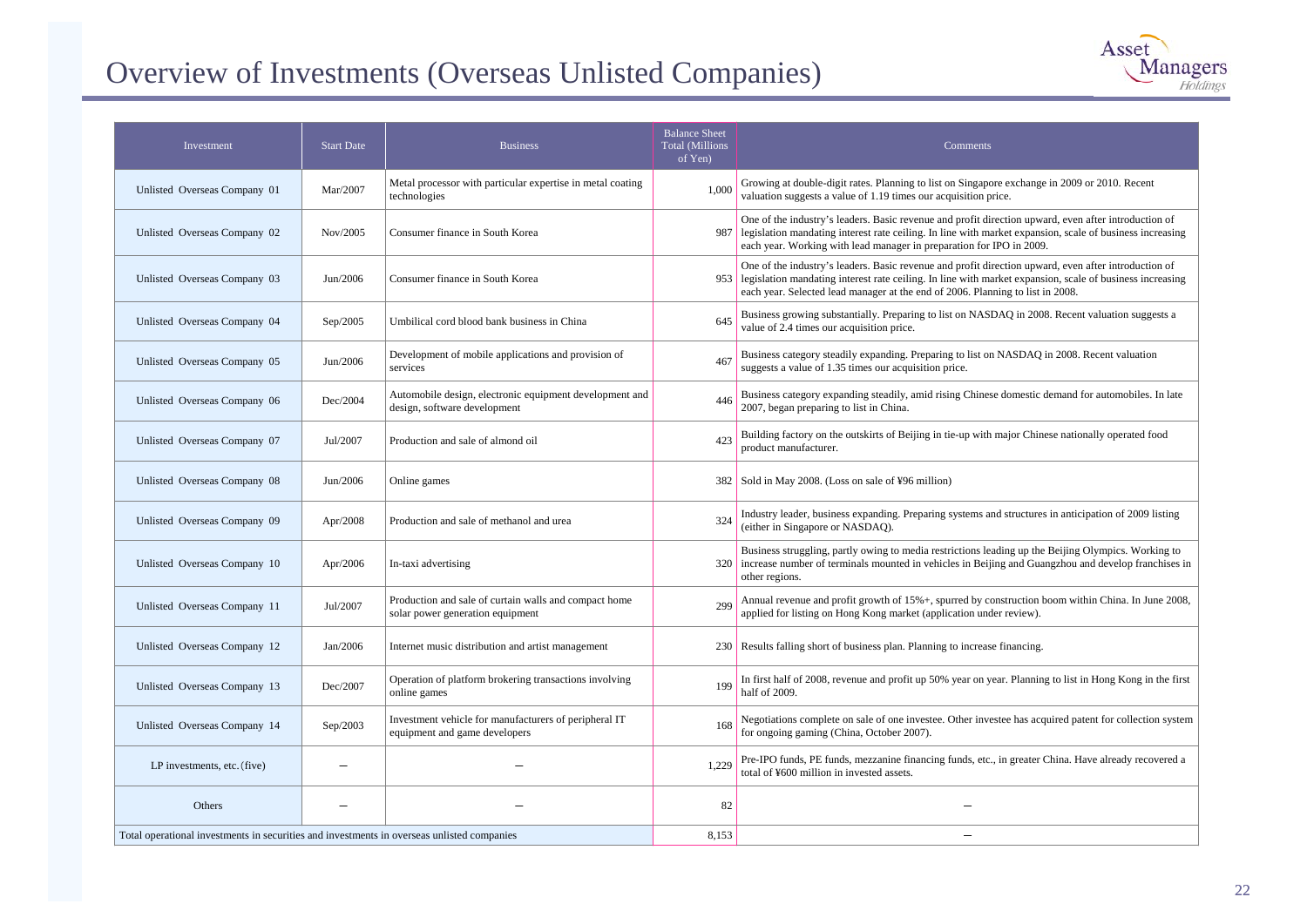### Overview of Investments (Overseas Listed Companies)



| Investment                                                                               | <b>Start Date</b> | <b>Business</b>                                                                  | <b>Balance Sheet</b><br>Total<br>(Millions of Yen) | Unrealized Gain<br>(Loss)<br>(Millions of Yen) | Our own Amount<br>$(Millions$ of Yen) | Comments                                                             |
|------------------------------------------------------------------------------------------|-------------------|----------------------------------------------------------------------------------|----------------------------------------------------|------------------------------------------------|---------------------------------------|----------------------------------------------------------------------|
| Oceanus Group Ltd                                                                        | Nov/2007          | Raising high-end fish and shellfish                                              | 925                                                | 463                                            | 925                                   | Valuation date: May 30, 2008<br>Singapore Stock Exchange (OCNUS SP)  |
| China Best Group Holding Ltd                                                             | Feb/2005          | Investing in Chinese coal industry                                               | 1,353                                              | 470                                            | 1.353                                 | Valuation date: March 31, 2008<br>Hong Kong Stock Exchange (370 HK)  |
| Golden Harvest Entertainment<br>(Holdings) Ltd                                           | Jan/2005          | Movie company                                                                    | 222                                                | 28                                             | 222                                   | Valuation date: March 31, 2008<br>Hong Kong Stock Exchange (1132 HK) |
| <b>EVA Precision Industrial Holdings</b><br>Limited                                      | Jul/2007          | Design and production services involving metal products<br>and equipment modules | 399                                                | (132)                                          | 226                                   | Valuation date: March 31, 2008<br>Hong Kong Stock Exchange (838 HK)  |
| Power Quotient International Co., Ltd.                                                   | Jun/2005          | Manufacture and sale of external storage devices                                 | 2,896                                              | 1,788                                          | 2.343                                 | Valuation date: March 31, 2008<br>Taiwan Stock Exchange (6145 TT)    |
| A&K Educational Software Holdings<br>Limited                                             | Sep/2007          | Sale of educational and other software in China                                  | 721                                                | (81)                                           | 721                                   | Valuation date: March 31, 2008<br>Hong Kong Stock Exchange (8053 HK) |
| Henry Group Holdings Ltd.                                                                | Nov/2007          | Design and manufacture of PC motherboards                                        | 694                                                | (107)                                          | 694                                   | Valuation date: March 31, 2008<br>Hong Kong Stock Exchange (859 HK)  |
| Others                                                                                   |                   |                                                                                  | 322                                                |                                                | 322                                   |                                                                      |
| Total operational investments in securities and investments in overseas listed companies |                   |                                                                                  | 7,533                                              | 2,429                                          | 6,807                                 |                                                                      |

Note: Operational investments in securities are listed on the balance sheets according to their values as of the end of the fiscal year. Differences between acquisition prices and market values are treated as

co mponents of net assets.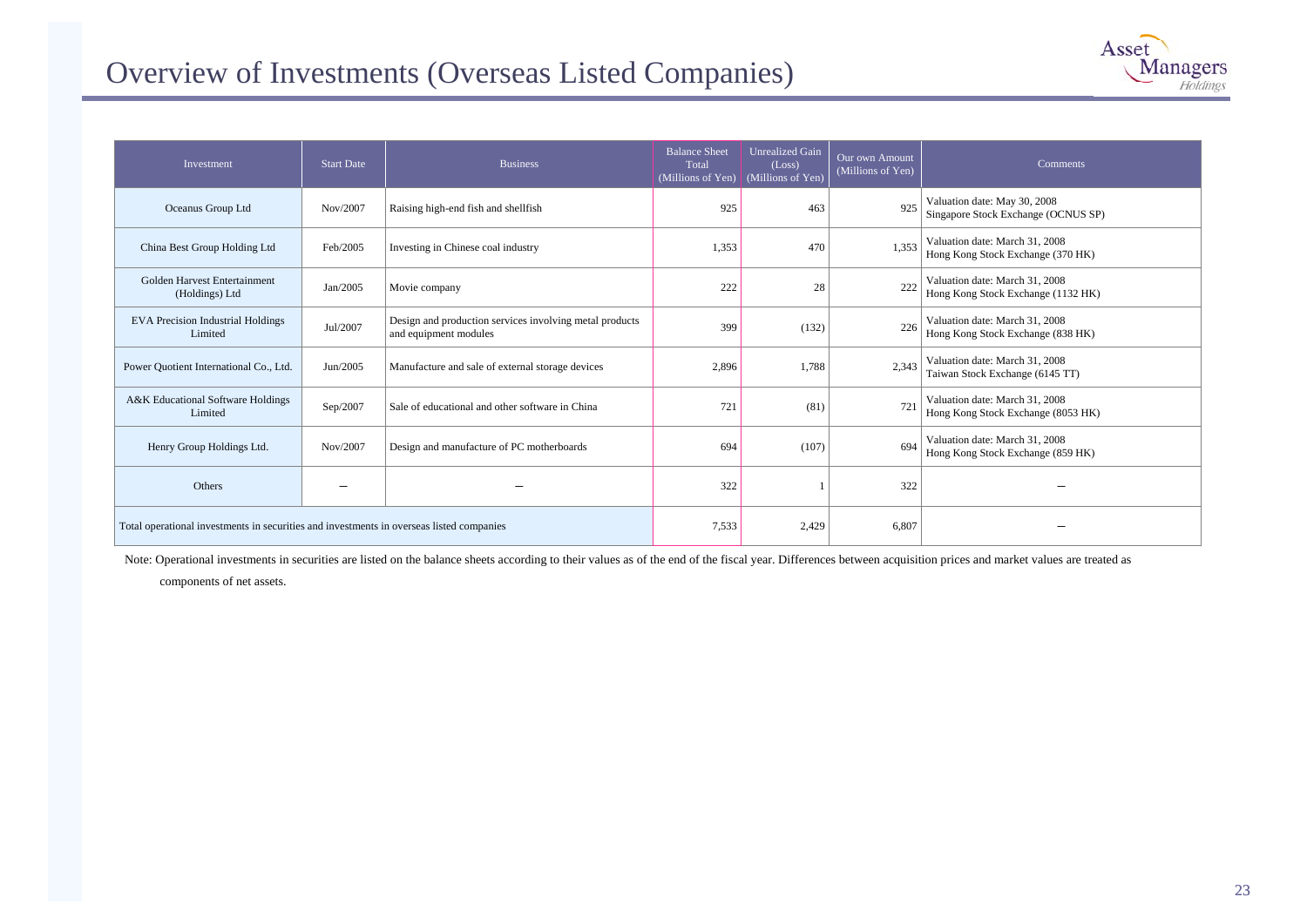

### Profit distribution policy

The Company's basic dividend policy is to return profits to shareholders on an ongoing basis, in line with operating performance.

To date, our target ratio has been 20% of profits on a non-consolidated basis, with dividends paid semiannually

(at the middle and the end of the fiscal year). However, in tandem with our shift to a holding company structure, from the

fiscal year ending March 28, 2009 our basic dividend policy is: **A consolidated payout ratio of 15–20%**

|                     | <b>EPS</b><br>$(\times \text{yen})$ | Payout ratio<br>(non-consolidated) | Payout ratio<br>(consolidated) | Dividends per share<br>(Year-end)<br>$(\times$ yen) |
|---------------------|-------------------------------------|------------------------------------|--------------------------------|-----------------------------------------------------|
| <b>FYE Feb 2005</b> | 5,953.22                            | 20.9%                              | 16.8%                          | 1,000                                               |
| <b>FYE Feb 2006</b> | 9,028.23                            | 22.4%                              | 18.3%                          | 1,650                                               |
| FYE Feb 2007        | 17,834.93                           | 22.0%                              | 16.8%                          | 3,000                                               |
| <b>FYE Feb 2008</b> | 10,386.15                           | 21.2%                              | 17.3 %                         | 1,800                                               |
| FYE Feb 2009 (plan) | 3,772.65                            |                                    | 18.6%                          | 700<br>(Interim 300/Year-end 400)                   |

(※) The Company undertook a five-for-one stock split in November 2004 and a two-for-one stock split in March 2006.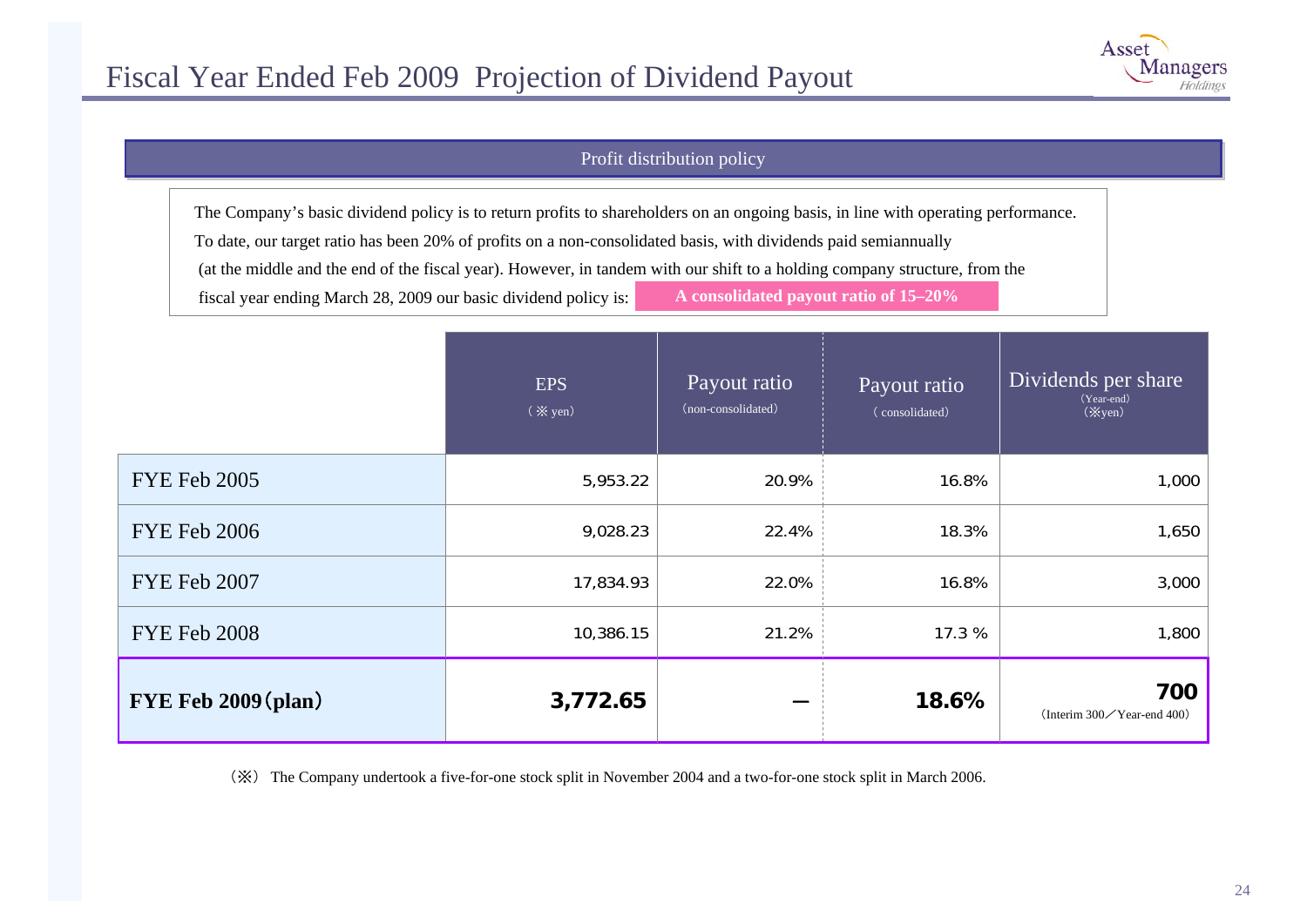

# Appendix Appendix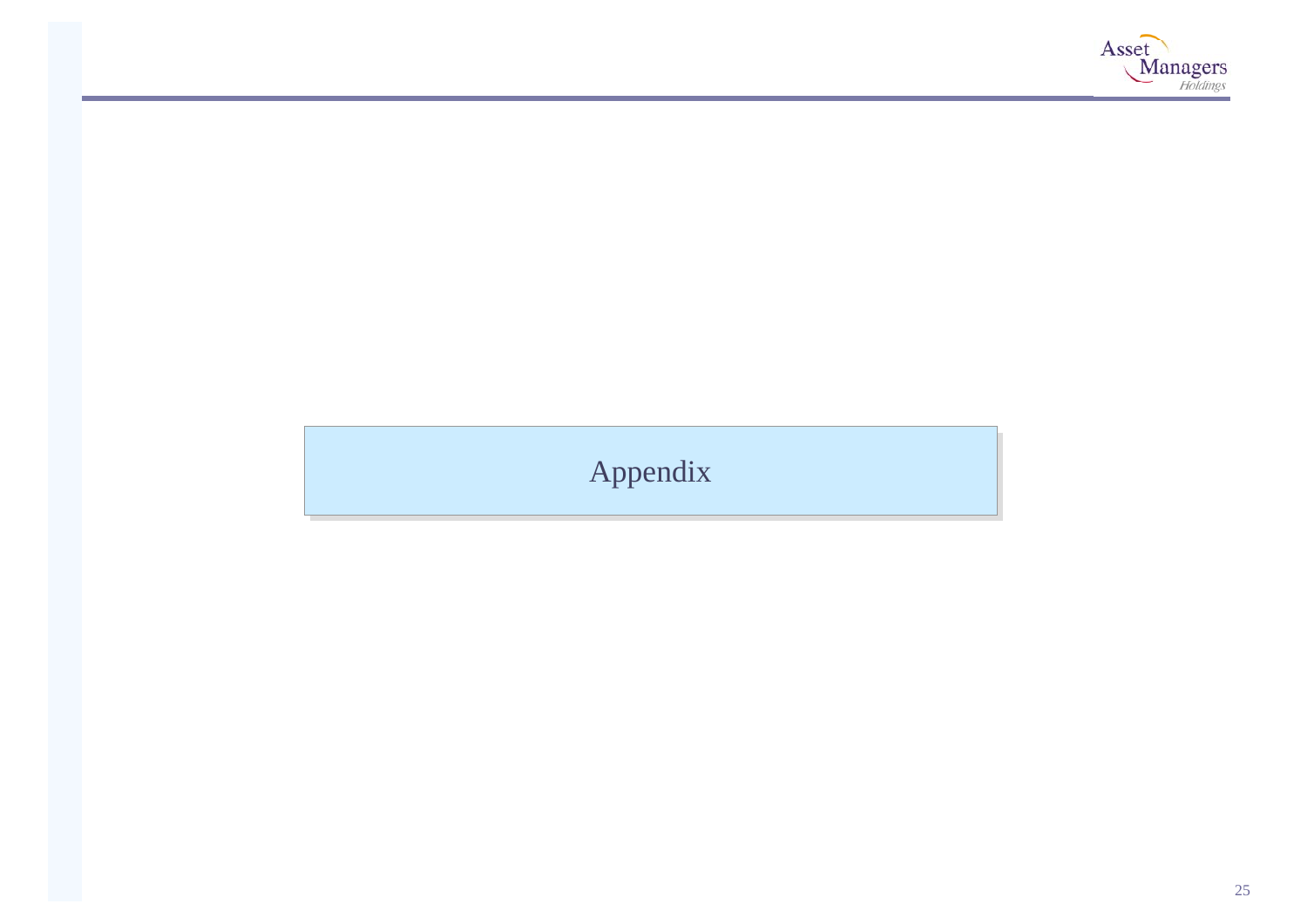# Domestic Real Estate Private Funds Category (1) – Property Type & Location









#### Historical Change in Composition (amount)



#### Area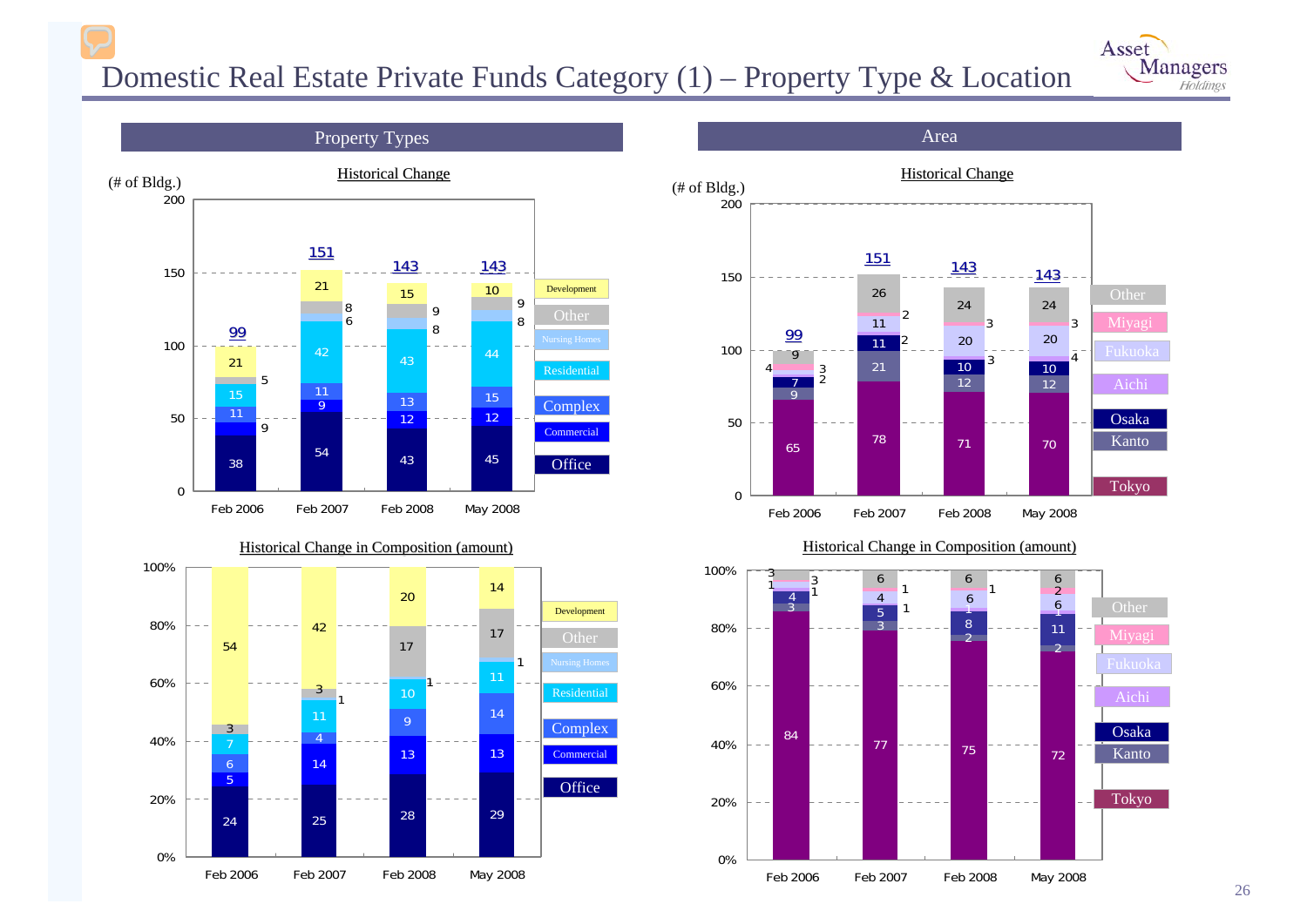





Historical Change in Composition (amount) - Lenders





Historical C hange i n LTV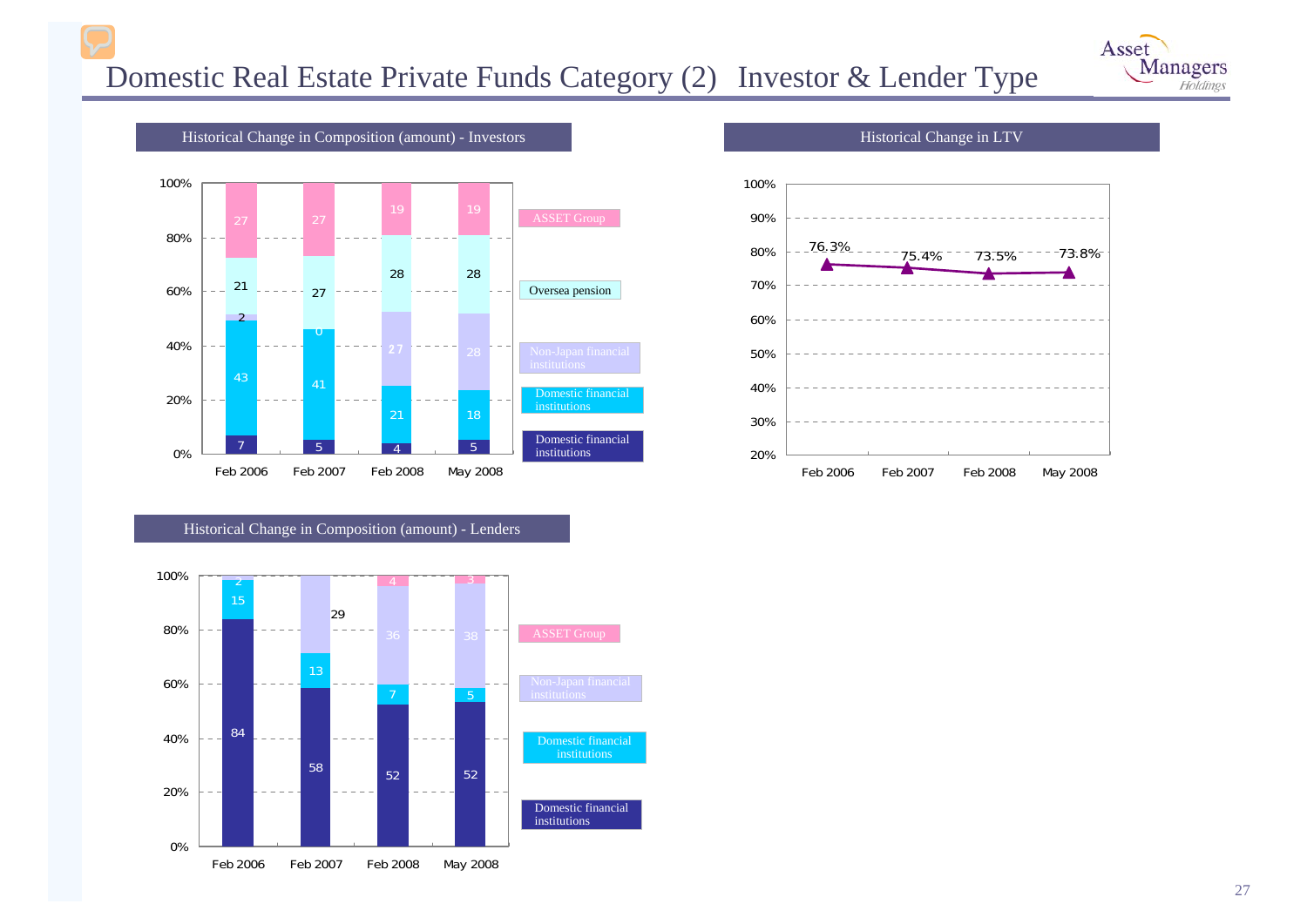## **Shifts in the Group's Business**



#### **Shifts in the Group's Business**



2000FYE Feb 01 FYE Feb 02 FYE Feb 03 FYE Feb 04 FYE Feb 05 FYE Feb 06 FYE Feb 07 FYE Feb 08

Net profit (Millions of yen) Net sales (Millions of yen) Note: Figures from fiscal years ended in February

2001 through 2003 are non-consolidated.)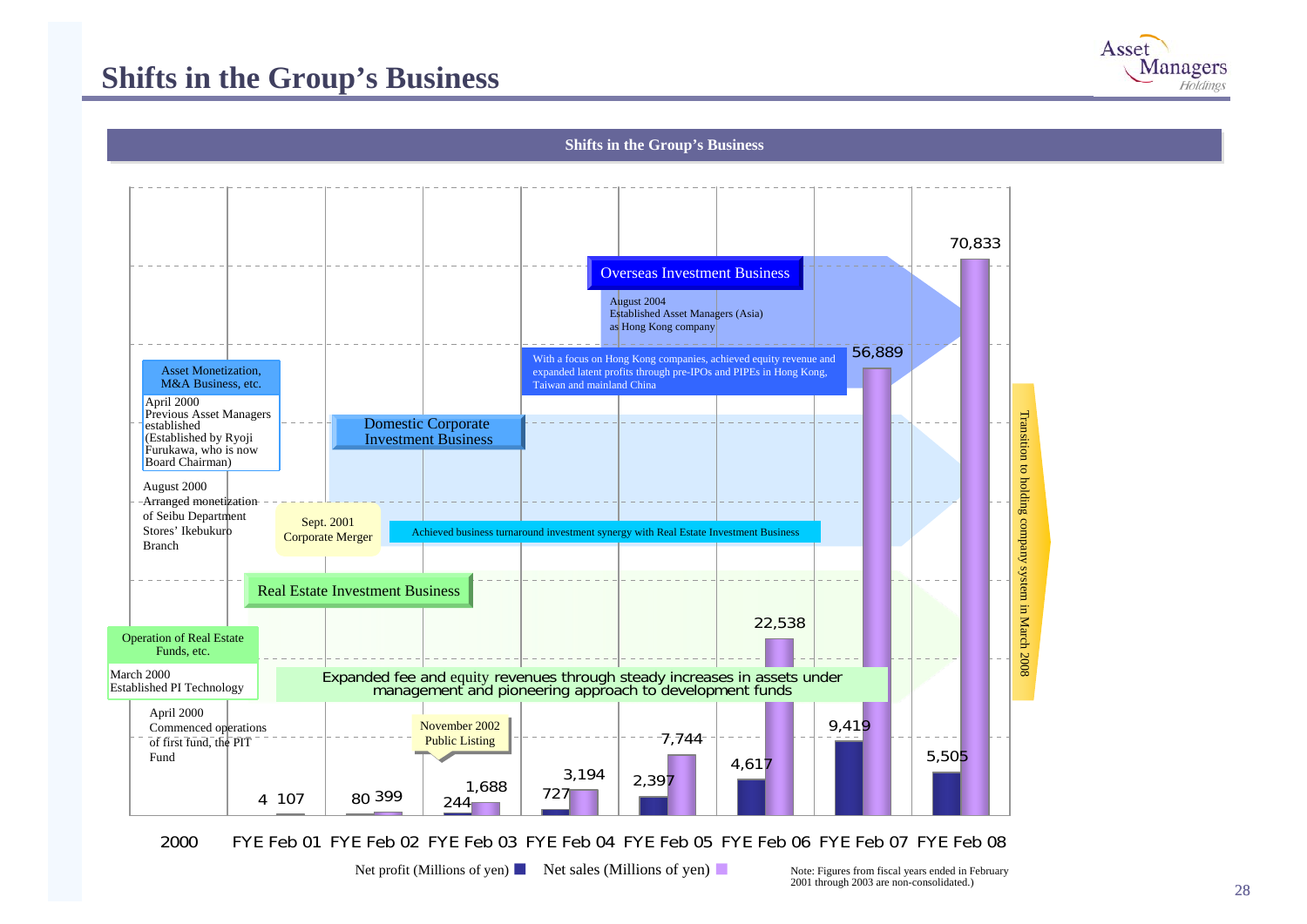# Corporate Information



| Name                        | Asset Managers Holdings Co., Ltd.                                                                                                                                                                                                                                                                                                                                                                                                                                                                                                                                            |                                                                                                                                                                                            |                                                                                         |  |  |  |
|-----------------------------|------------------------------------------------------------------------------------------------------------------------------------------------------------------------------------------------------------------------------------------------------------------------------------------------------------------------------------------------------------------------------------------------------------------------------------------------------------------------------------------------------------------------------------------------------------------------------|--------------------------------------------------------------------------------------------------------------------------------------------------------------------------------------------|-----------------------------------------------------------------------------------------|--|--|--|
| <b>Head Office</b>          | Imperial Hotel Tower, 1-1, Uchisaiwaicho 1-chome, Chiyoda-ku, Tokyo                                                                                                                                                                                                                                                                                                                                                                                                                                                                                                          |                                                                                                                                                                                            |                                                                                         |  |  |  |
| Established                 | March 17, 2000                                                                                                                                                                                                                                                                                                                                                                                                                                                                                                                                                               |                                                                                                                                                                                            |                                                                                         |  |  |  |
| Listed                      | November 8, 2002                                                                                                                                                                                                                                                                                                                                                                                                                                                                                                                                                             |                                                                                                                                                                                            |                                                                                         |  |  |  |
| <b>Stock Exchange</b>       | Osaka Securities Exchange, Hercules Market (2337)                                                                                                                                                                                                                                                                                                                                                                                                                                                                                                                            |                                                                                                                                                                                            |                                                                                         |  |  |  |
| Representatives             | Representative Statutory Executive Officer, Chairman & Chief Executive Officer:<br>Takeshi Tomiyama<br>Representative Statutory Executive Officer,<br><b>Ryuichi Tanabe</b><br><b>Takehiro Fukada</b><br>Representative Statutory Executive Officer, Chief Strategic Officer:<br>Representative Statutory Executive Officer, Chief Financial Officer:<br>Kazuya Sahashi                                                                                                                                                                                                      |                                                                                                                                                                                            |                                                                                         |  |  |  |
| Capitalization              | 16,583 million yen (as of the end of Feb.2008)                                                                                                                                                                                                                                                                                                                                                                                                                                                                                                                               |                                                                                                                                                                                            |                                                                                         |  |  |  |
| Shares outstanding          | 530,341 shares (as of the end of Feb.2008)                                                                                                                                                                                                                                                                                                                                                                                                                                                                                                                                   |                                                                                                                                                                                            |                                                                                         |  |  |  |
| <b>Asset Managers Group</b> | Asset Managers Co., Ltd.<br>Asset Investment Advisors Co., Ltd.<br>Asset Managers International Co., Ltd.<br>Asset Managers Partners Co., Ltd.<br>Asset Securities Co., Ltd.                                                                                                                                                                                                                                                                                                                                                                                                 | Representative Director, President<br>Representative Director, President<br>Representative Director, President<br>Representative Director, President<br>Representative Director, President | Takuma Hasegawa<br>Susumu Ueda<br>Hideki Shinmoto<br>Shigeru Ikki<br>Toshihiko Kumasaka |  |  |  |
| <b>Business Description</b> | By holding stakes in companies involved in the following businesses, we control and manage the business<br>activities of those companies.<br>(1) Investment management advice mainly for real estate, buying and selling of real estate, support of<br>management business and securitization of real estate<br>(2) Fund management business centering on real estate<br>(3) Asset related consulting (including asset management)<br>(4) Arranging overseas and domestic M&A and investment business<br>(5) Selling and buying, brokering, leasing and managing real estate |                                                                                                                                                                                            |                                                                                         |  |  |  |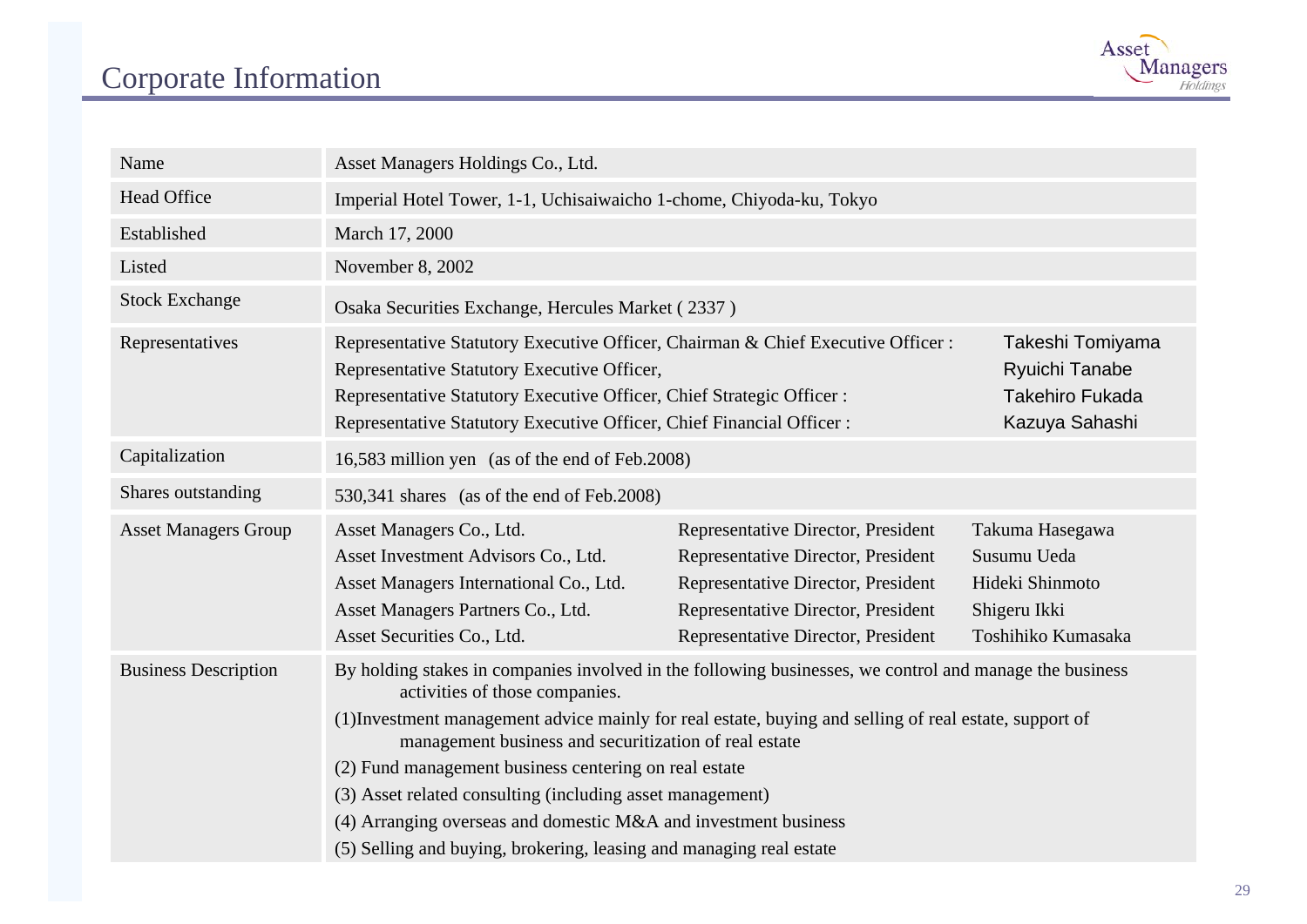# Organization Chart



In March 2008, we completed the transition to a holding company structure and enhanced risk and compliance control.



Consolidated Subsidiaries:118

〔Domestic operating company:13、SPC (domestic):5、overseas operating company:7、SPC(overseas):44〕